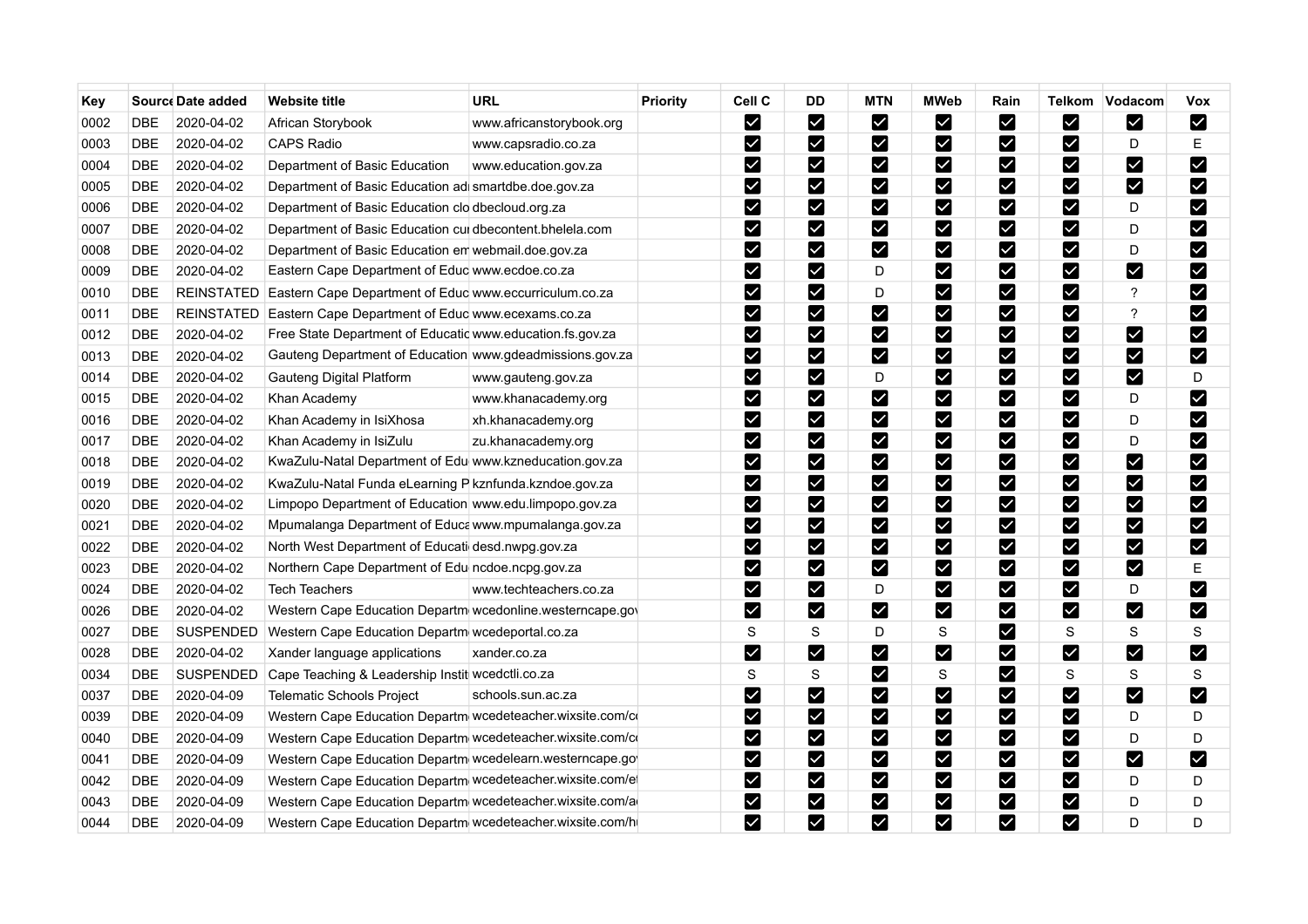| 0215 | DBE                       | <b>REINSTATED</b> | Bishops Lavis High Schol E-Learni blhs.co.za                       |                                      | Priority        | M                     | $\blacktriangledown$         | M                     | $\overline{\mathsf{X}}$      | ?                       | ⊻                     | $\overline{?}$               | D                     |
|------|---------------------------|-------------------|--------------------------------------------------------------------|--------------------------------------|-----------------|-----------------------|------------------------------|-----------------------|------------------------------|-------------------------|-----------------------|------------------------------|-----------------------|
| 0217 | <b>DBE</b>                | 2020-04-28        | Effingham Secondary School webs www.effinghamsecondary.co Priority |                                      |                 | $\blacktriangledown$  | $\blacktriangleright$        | $\blacktriangledown$  | M                            | $\blacktriangledown$    | ☑                     | M                            | $\blacktriangleright$ |
| 0218 | <b>DBE</b>                | 2020-04-28        | Glenashley Prep School website                                     | glenashleyprep.co.za                 | <b>Priority</b> | M                     | V                            | M                     | M                            | V                       | Ø                     | M                            | M                     |
| 0219 | <b>DBE</b>                | 2020-04-28        | Greytown High School website                                       | greytownhigh.co.za                   | Priority        | $\blacktriangleright$ | $\blacktriangleright$        | M                     | M                            | $\blacktriangledown$    | $\blacktriangledown$  | M                            | $\blacktriangleright$ |
| 0220 | <b>DBE</b>                | 2020-04-28        | Maritzburg College Moodle                                          | moodle.mcollege.co.za                | <b>Priority</b> | $\blacktriangleright$ | $\blacktriangleright$        | M                     |                              | $\blacktriangledown$    | M                     | $\boldsymbol{\triangledown}$ | M                     |
| 0221 | <b>DBE</b>                | 2020-04-28        | Nomaswazi High School website                                      | www.nomaswazionline.org.z Priority   |                 | M                     | $\blacktriangleright$        | M                     | M                            | ⊻                       | Ø                     | M                            | M                     |
| 0222 | <b>DBE</b>                | 2020-04-28        | Star of the Sea Convent School we starofthesea.co.za               |                                      | Priority        | $\blacktriangleright$ | $\blacktriangleright$        | M                     | $\blacktriangleright$        | ☑                       | M                     | $\boldsymbol{\triangledown}$ | M                     |
| 0224 | <b>DBE</b>                | 2020-04-28        | Zwaanswyk Academy website                                          | zwaanswyk.net                        | <b>Priority</b> | M                     | $\blacktriangleright$        | M                     | $\blacktriangleright$        | $\blacktriangledown$    | $\blacktriangledown$  | M                            | M                     |
| 0225 | <b>DBE</b>                | 2020-04-28        | Zwaanswyk High School                                              | www.zwaanswykhighschool. Priority    |                 | M                     | $\boldsymbol{\triangledown}$ | M                     | $\blacktriangleright$        | $\blacktriangledown$    | M                     | M                            | M                     |
| 0227 | <b>DBE</b>                | 2020-05-03        | 2Enable                                                            | www.2enable.org                      |                 | M                     | M                            | M                     | M                            | $\blacktriangledown$    | D                     | kΖ                           | E                     |
| 0228 | DBE                       | 2020-05-03        | Al-Falaah College                                                  | alfalaah.itsi.mobi                   | Priority        | M                     | M                            | M                     | M                            | $\blacktriangleright$   | $\blacktriangleright$ | M                            | $\blacktriangledown$  |
| 0229 | DBE                       | 2020-05-03        | Al-Falaah College                                                  | eschool.itvarsity.org                | <b>Priority</b> | $\blacktriangleright$ | $\blacktriangledown$         | M                     | $\blacktriangleright$        | $\blacktriangledown$    | M                     | Ø                            | $\blacktriangleright$ |
| 0230 | <b>DBE</b>                | 2020-05-03        | Alexandra High School                                              | apollo.alexhigh.org.za               | <b>Priority</b> | M                     | $\blacktriangleright$        | M                     | M                            | ⊻                       | Ø                     | M                            | D                     |
| 0231 | <b>DBE</b>                | 2020-05-03        | <b>Bishops Diocesan College</b>                                    | learning bishops org.za              | Priority        | $\blacktriangleright$ | $\blacktriangledown$         | M                     | $\blacktriangleright$        | $\blacktriangledown$    | M                     | M                            | $\blacktriangleright$ |
| 0232 | DBE                       | 2020-05-03        | <b>Bishops Diocesan College</b>                                    | learning bishopsprep.org.za Priority |                 | $\blacktriangleright$ | $\overline{\textbf{Y}}$      | $\blacktriangledown$  | M                            | $\overline{\textbf{Y}}$ | $\blacktriangledown$  | M                            | M                     |
| 0233 | <b>DBE</b>                | 2020-05-03        | Brettonwood High School                                            | brettonwoodhighschool.co.zi Priority |                 | $\blacktriangleright$ | $\blacktriangleright$        | M                     | $\blacktriangleright$        | $\checkmark$            | M                     | 7                            | M                     |
| 0234 | <b>DBE</b>                | 2020-05-03        | <b>Bryanston Primary School</b>                                    | bpsonline.co.za                      | Priority        | M                     | $\blacktriangleright$        | M                     | M                            | ☑                       | $\blacktriangleright$ | M                            | M                     |
| 0235 | $\overline{\mathsf{DBE}}$ | <b>REINSTATED</b> | Centurion Christelike Laerskool                                    | www.lscenturion.co.za                | <b>Priority</b> | $\blacktriangleright$ | $\blacktriangleright$        | D                     | $\blacktriangleright$        | $\blacktriangledown$    | M                     | ?                            | M                     |
| 0236 | <b>DBE</b>                | 2020-05-03        | Empangeni High School                                              | ehs.org.za                           | Priority        | M                     | $\blacktriangleright$        | M                     | $\overline{\mathbf{Y}}$      | $\blacktriangledown$    | M                     | M                            | M                     |
| 0237 | <b>DBE</b>                | 2020-05-03        | Graeme College                                                     | www.graemecollege.co.za              | <b>Priority</b> | $\blacktriangleright$ | M                            | M                     | $\blacktriangledown$         | $\blacktriangledown$    | M                     | $\boldsymbol{\triangledown}$ | M                     |
| 0238 | <b>DBE</b>                | 2020-05-03        | Greytown Junior School                                             | greytownjunior.co.za                 | Priority        | $\blacktriangleright$ | $\blacktriangleright$        | M                     | M                            | $\blacktriangleright$   | M                     | M                            | $\blacktriangleright$ |
| 0239 | <b>DBE</b>                | 2020-05-03        | <b>Hillary Primary School</b>                                      | www.hillaryprimary.co.za             | <b>Priority</b> | M                     | $\overline{\textbf{Y}}$      | M                     | M                            | $\boldsymbol{\vee}$     | ☑                     | M                            | M                     |
| 0240 | <b>DBE</b>                | 2020-05-03        | Hoërskool Elspark                                                  | news.hselspark.co.za                 | <b>Priority</b> | Ε                     | M                            | Ø                     | $\boldsymbol{\triangledown}$ | $\blacktriangledown$    | M                     | $\blacktriangledown$         | M                     |
| 0241 | <b>DBE</b>                | 2020-05-03        | Hoërskool Hans Moore                                               | hansmoore.co.za                      | Priority        | M                     | $\boldsymbol{\triangledown}$ | $\blacktriangledown$  | M                            | $\blacktriangledown$    | M                     | M                            | M                     |
| 0242 | DBE                       | 2020-05-03        | Hoërskool Heidelberg                                               | www.hsheidelberg.co.za               | <b>Priority</b> | M                     | M                            | $\blacktriangledown$  | $\blacktriangleright$        | $\checkmark$            | Ø                     | M                            | M                     |
| 0243 | <b>DBE</b>                | 2020-05-03        | Hoërskool Montana                                                  | www.hsmontana.co.za                  | Priority        | M                     | $\blacktriangleright$        | D                     | M                            | $\boxed{\checkmark}$    | M                     | M                            | M                     |
| 0244 | <b>DBE</b>                | 2020-05-03        | Hoërskool Reitz                                                    | reitzhs.co.za                        | Priority        | $\blacktriangleright$ | $\blacktriangleright$        | D                     | $\blacktriangleright$        | $\blacktriangledown$    | M                     | $\boldsymbol{\triangledown}$ | M                     |
| 0245 | $\overline{\mathsf{DBE}}$ | 2020-05-03        | <b>HTS Welkom</b>                                                  | htswelkom.co.za                      | <b>Priority</b> | $\blacktriangleright$ | $\blacktriangleright$        | $\blacktriangleright$ | M                            | $\blacktriangleright$   | M                     | M                            | $\blacktriangleright$ |
| 0246 | <b>DBE</b>                | 2020-05-03        | Hyde Park High School                                              | www.hydepark.gp.school.za Priority   |                 | $\blacktriangleright$ | $\boldsymbol{\triangledown}$ | D                     | M                            | $\blacktriangleright$   | M                     | 7                            | $\blacktriangleright$ |
| 0248 | <b>DBE</b>                | 2020-05-03        | Jeppe High School for Girls                                        | www.jeppegirls.co.za                 | <b>Priority</b> | M                     | $\blacktriangledown$         | M                     | M                            | $\blacktriangledown$    | M                     | $\blacktriangleright$        | D                     |
| 0249 | <b>DBE</b>                | 2020-05-03        | King's Education Group                                             | keg.edgebase.co.za                   | <b>Priority</b> | M                     | $\blacktriangledown$         | M                     | $\blacktriangleright$        | $\blacktriangledown$    | M                     | M                            | E                     |
| 0250 | <b>DBE</b>                | 2020-05-03        | Laerskool Ashton                                                   | laerskoolashton.co.za                | Priority        | M                     | ☑                            | M                     | $\blacktriangleright$        | ☑                       | $\blacktriangleright$ | M                            | $\blacktriangleright$ |
| 0251 | <b>DBE</b>                | 2020-05-03        | Laerskool Bakenkop                                                 | www.laerskoolbakenkop.co.; Priority  |                 | M                     |                              | D                     | M                            | $\boxed{\checkmark}$    | M                     | M                            | $\blacktriangleright$ |
| 0252 | DBE                       | 2020-05-03        | Laerskool Generaal Nicolaas Smit Igns.co.za                        |                                      | Priority        | $\blacktriangleright$ | $\blacktriangledown$         | $\blacktriangledown$  | $\blacktriangleright$        | $\blacktriangleright$   | M                     | $\blacktriangleright$        | $\blacktriangleright$ |
| 0253 | <b>DBE</b>                | 2020-05-03        | Laerskool Lynnwood                                                 | www.lynnies.co.za                    | <b>Priority</b> | M                     | $\overline{\mathsf{v}}$      | $\blacktriangledown$  | M                            | $\blacktriangledown$    | M                     | M                            | $\blacktriangledown$  |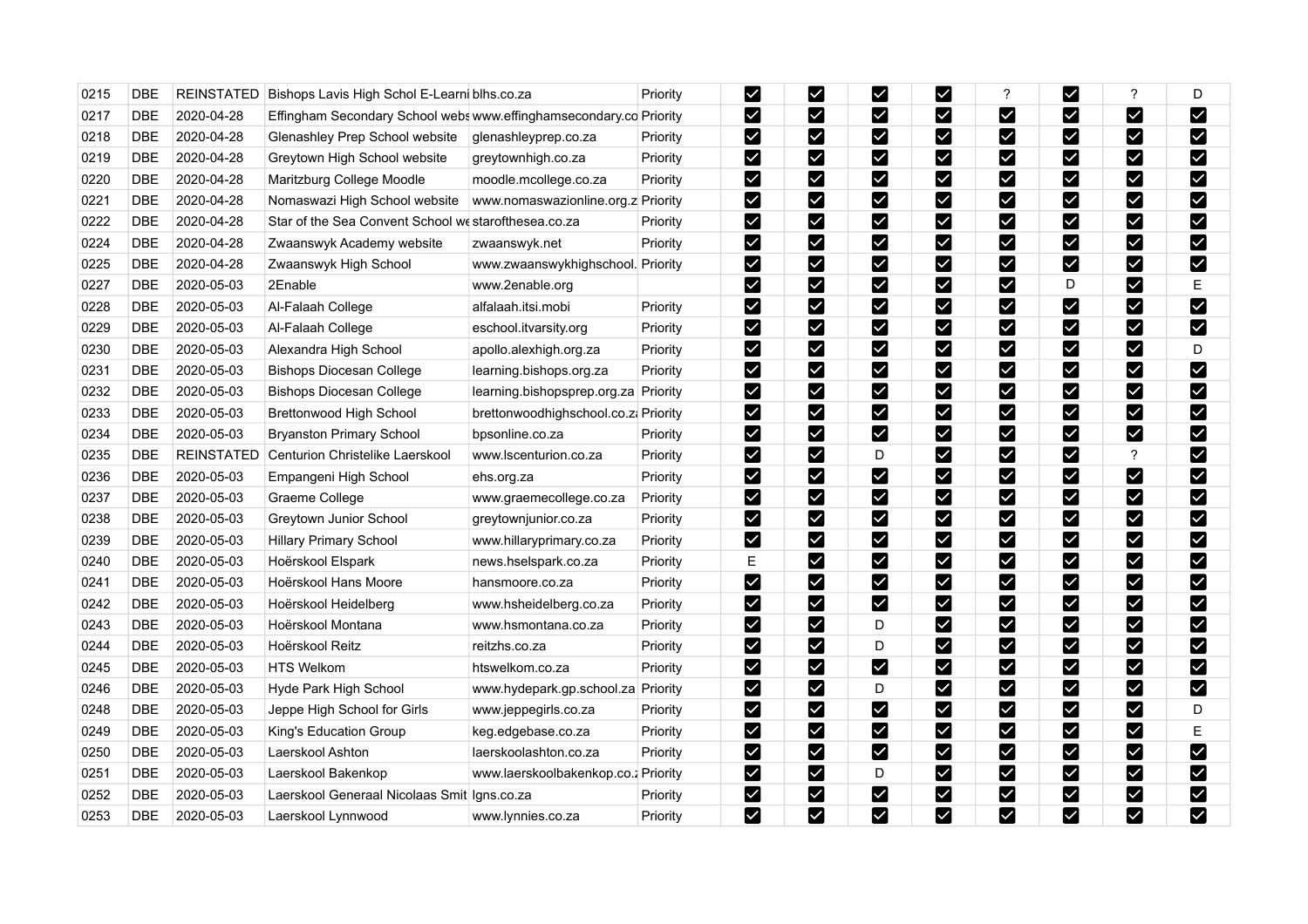| 0254 | <b>DBE</b>                | 2020-05-03       | Martie du Plessis School                                     | www.martieduplessis.co.za          | Priority | $\blacktriangleright$        | M                    | D                     | M                               | $\checkmark$         | Ø                      | M                     | M                     |
|------|---------------------------|------------------|--------------------------------------------------------------|------------------------------------|----------|------------------------------|----------------------|-----------------------|---------------------------------|----------------------|------------------------|-----------------------|-----------------------|
| 0255 | <b>DBE</b>                | 2020-05-03       | <b>Maths Curriculum Online</b>                               | maths.gsed.co.za                   |          | M                            | M                    | M                     | M                               | M                    | ⊻                      | M                     | M                     |
| 0256 | <b>DBE</b>                | 2020-05-03       | Nico Malan High School                                       | www.nicomalan.co.za                | Priority | $\boldsymbol{\triangledown}$ | M                    | M                     | Ø                               | M                    | Ø                      | M                     | M                     |
| 0257 | <b>DBE</b>                | 2020-05-03       | Phoenix Muslim School                                        | www.phoenixmuslimschool.c Priority |          | P                            | M                    | M                     | $\blacktriangledown$            | M                    | $\blacktriangleright$  | $\blacktriangleright$ | M                     |
| 0258 | <b>DBE</b>                | 2020-05-03       | Pretoria Boys High                                           | boyshigh.com                       | Priority | $\blacktriangleright$        | $\blacktriangledown$ | M                     |                                 | $\blacktriangledown$ | Ø                      | M                     | M                     |
| 0259 | <b>DBE</b>                | 2020-05-03       | Rhodes High School                                           | www.rhodeshigh.co.za               | Priority | E                            | M                    | M                     | $\overline{\mathbf{v}}$         | $\blacktriangledown$ | Ø                      | M                     | M                     |
| 0260 | <b>DBE</b>                | 2020-05-03       | Riebeek College Girls' High Schoo www.riebeekcollege.co.za   |                                    | Priority | $\blacktriangleright$        | $\blacktriangledown$ | D                     | $\boldsymbol{\triangledown}$    | M                    | Ø                      | M                     | M                     |
| 0261 | <b>DBE</b>                | 2020-05-03       | Rosehill Primary School                                      | www.rosehillprimary.co.za          | Priority | M                            | M                    | $\blacktriangleright$ | $\blacktriangledown$            | $\blacktriangledown$ | $\blacktriangleright$  | M                     | M                     |
| 0262 | <b>DBE</b>                | 2020-05-03       | Scottburgh Primary School                                    | www.sps.org.za                     | Priority | $\blacktriangleright$        | M                    | D                     | $\boldsymbol{\nabla}$           | $\blacktriangledown$ | Ø                      | M                     | Y                     |
| 0263 | <b>DBE</b>                | 2020-05-03       | Tendopro                                                     | www.tendopro.co.za                 |          | $\boldsymbol{\triangledown}$ | M                    | M                     | $\overline{\mathbf{Y}}$         | M                    | M                      | M                     | $\blacktriangledown$  |
| 0264 | <b>DBE</b>                | 2020-05-03       | The Settlers High School                                     | www.settlers.org.za                | Priority | M                            | M                    | M                     | ☑                               | M                    | M                      | M                     | M                     |
| 0265 | <b>DBE</b>                | 2020-05-03       | Victoria Primary School                                      | www.victoriaprimary.co.za          | Priority | $\blacktriangleright$        | $\blacktriangledown$ | $\blacktriangledown$  | $\blacktriangledown$            | $\blacktriangledown$ | Ø                      | M                     | $\blacktriangleright$ |
| 0266 | <b>DBE</b>                | SUSPENDED        | Westville Boys' High School                                  | www.wbhs.co.za                     | Priority | $\mathbf S$                  | $\mathbf S$          | M                     | S                               | $\blacktriangledown$ | $\mathbf S$            | S                     | ${\mathsf S}$         |
| 0267 | <b>DBE</b>                | 2020-05-03       | Westville Junior Primary School                              | wjps.co.za                         | Priority | E                            | M                    | $\blacktriangledown$  | $\boldsymbol{\triangledown}$    | M                    | Ø                      | M                     | E                     |
| 0461 | <b>DBE</b>                | 2020-05-07       | Afrikaanse Hoër Seunskool                                    | affies net                         | Priority | M                            | M                    | M                     | $\blacktriangledown$            | M                    | $\blacktriangleright$  | M                     | E                     |
| 0462 | DBE                       | 2020-05-07       | Ashbury College                                              | ashburyedu.co.za                   | Priority | M                            | $\blacktriangledown$ | V                     |                                 | $\blacktriangledown$ | $\blacktriangleright$  | M                     | Z                     |
| 0463 | <b>DBE</b>                | 2020-05-07       | <b>Belvedere School</b>                                      | www.belvedereschool.co.za Priority |          | $\blacktriangledown$         | M                    | M                     | $\blacktriangledown$            | $\blacktriangledown$ | V                      | M                     | M                     |
| 0464 | <b>DBE</b>                | 2020-05-07       | Bright Star Christian Learning Cen brightstarchristian.co.za |                                    | Priority | $\blacktriangleright$        | M                    | M                     | $\boldsymbol{\nabla}$           | M                    | Ø                      | $\blacktriangleright$ | D                     |
| 0465 | $\overline{\mathsf{DBE}}$ | 2020-05-07       | Cedarwood School                                             | www.cedarwoodschool.co.za Priority |          | $\blacktriangleright$        | M                    | $\blacktriangleright$ | $\blacktriangledown$            | M                    | $\blacktriangleright$  | M                     | $\blacktriangleright$ |
| 0466 | <b>DBE</b>                | 2020-05-07       | Clarendon Park Primary School                                | www.clarendonpark.co.za            | Priority | M                            | M                    | D                     | $\vert\mathbf{v}\vert$          | M                    | M                      | M                     | $\blacktriangledown$  |
| 0467 | <b>DBE</b>                | SUSPENDED        | d6 Communicator                                              | dl.d6communicator.com              |          | ?                            | S                    | D                     | S                               | S                    | S                      | S                     | S                     |
| 0468 | <b>DBE</b>                | SUSPENDED        | d6 Communicator                                              | downloads.d6communicator.          |          | ?                            | $\rm S$              | D                     | S                               | S                    | $\mathbf S$            | S                     | ${\mathsf S}$         |
| 0469 | <b>DBE</b>                | 2020-05-07       | d6 Communicator                                              | fp.d6communicator.com              |          | E                            | M                    | Е                     | $\blacktriangledown$            | $\blacktriangledown$ | Ø                      | D                     | D                     |
| 0470 | <b>DBE</b>                | 2020-05-07       | d6 Communicator                                              | afeed.d6communicator.com           |          | E                            | M                    | E                     | $\blacktriangledown$            | $\blacktriangledown$ | Ø                      | D                     | $\mathsf E$           |
| 0471 | $\overline{\mathsf{DBE}}$ | 2020-05-07       | d6 Communicator                                              | ifeed.d6communicator.com           |          | E                            | M                    | Ε                     | ☑                               | M                    | Ø                      | D                     | $\mathsf E$           |
| 0472 | <b>DBE</b>                | 2020-05-07       | d6 Communicator                                              | mobilefeeds.d6communicatd          |          | Е                            | M                    | Ε                     | $\blacktriangledown$            | M                    | M                      | D                     | Е                     |
| 0473 | <b>DBE</b>                | 2020-05-07       | d6 Communicator                                              | admin.d6communicator.com           |          | $\blacktriangleright$        | $\blacktriangledown$ | M                     | $\blacktriangledown$            | $\blacktriangledown$ | Ø                      | D                     | D                     |
| 0474 | <b>DBE</b>                | 2020-05-07       | d6 Communicator                                              | engine.adyo.co.za                  |          | E                            | M                    | D                     | $\overline{\mathbf{Y}}$         | $\blacktriangledown$ | M                      | D                     | $\blacktriangleright$ |
| 0475 | <b>DBE</b>                | SUSPENDED        | d6 Communicator                                              | cdn.adyo.co.za                     |          | $\mathbf S$                  | $\rm S$              | D                     | S                               | $\blacktriangledown$ | $\mathbf S$            | $\rm S$               | S                     |
| 0476 | <b>DBE</b>                | 2020-05-07       | d6 Connect                                                   | capi.d6.co.za                      |          | E                            | M                    | Ε                     | $\blacktriangleright$           | M                    | $\vert\mathbf{v}\vert$ | D                     | E                     |
| 0477 | <b>DBE</b>                | SUSPENDED        | d6 Connect                                                   | connect.d6.co.za                   |          | $\mathbf S$                  | $\mathsf S$          | D                     | S                               | $\blacktriangledown$ | $\mathbf S$            | $\mathsf S$           | $\mathbf S$           |
| 0478 | <b>DBE</b>                | 2020-05-07       | d6 Connect                                                   | go.d6.co.za                        |          | E                            | M                    | D                     | $\overline{\blacktriangledown}$ | $\blacktriangledown$ | Ø                      | D                     | M                     |
| 0479 | <b>DBE</b>                | SUSPENDED        | d6 Connect                                                   | dl.d6.co.za                        |          | $\mathbf S$                  | S                    | D                     | S                               | M                    | S                      | S                     | S                     |
| 0480 | <b>DBE</b>                | <b>SUSPENDED</b> | d6 Connect                                                   | d6plus.co.za                       |          | $\mathsf S$                  | S                    | D                     | S                               | M                    | S                      | $\mathbf S$           | ${\mathsf S}$         |
| 0481 | <b>DBE</b>                | 2020-05-07       | Droom Skool                                                  | www.droomskool.co.za               | Priority | M                            | M                    | D                     | $\blacktriangledown$            | M                    | M                      | M                     | M                     |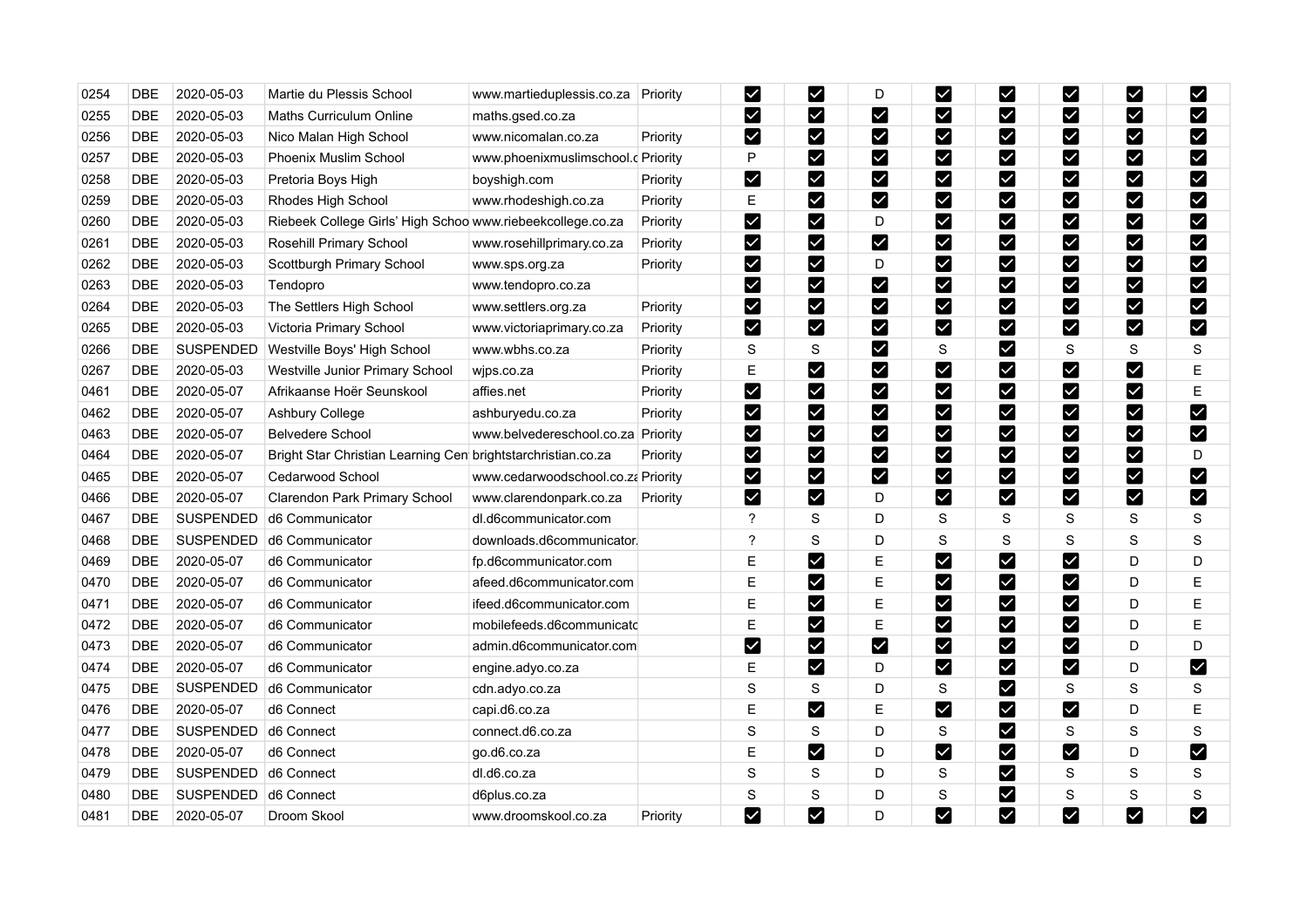| 0482 | <b>DBE</b> | 2020-05-07       | Gelofte Skool                                               | gelofte.co.za                        | Priority        | $\blacktriangleright$ | M                            | M                                  | $\overline{\mathsf{X}}$      | ⊻                            | Ø                     | ⊻                            | M                     |
|------|------------|------------------|-------------------------------------------------------------|--------------------------------------|-----------------|-----------------------|------------------------------|------------------------------------|------------------------------|------------------------------|-----------------------|------------------------------|-----------------------|
| 0483 | <b>DBE</b> | 2020-05-07       | Grey College Primary School                                 | greycollegeprimary.com               | Priority        | M                     | $\boldsymbol{\nabla}$        | D                                  | M                            | M                            | ⊻                     | M                            | Е                     |
| 0484 | <b>DBE</b> | 2020-05-07       | Grosvenor Girls High School                                 | www.gghs.co.za                       | Priority        | M                     | ⊠                            | Ø                                  | $\blacktriangledown$         | ⊠                            | M                     | M                            | M                     |
| 0485 | <b>DBE</b> | 2020-05-07       | Hoër Tegniese Skool Eden                                    | www.htseden.co.za                    | Priority        | M                     | $\boldsymbol{\triangledown}$ | $\blacktriangleright$              | $\overline{\mathbf{v}}$      | $\blacktriangledown$         | $\blacktriangledown$  | M                            | M                     |
| 0486 | <b>DBE</b> | 2020-05-07       | Hoër Volkskool Graaf-Reinet                                 | www.hvsgrt.org.za                    | Priority        | M                     | $\boldsymbol{\triangledown}$ | Ø                                  | $\blacktriangleright$        | $\vert\mathbf{v}\vert$       | V                     | Ø                            | M                     |
| 0487 | <b>DBE</b> | 2020-05-07       | Hoërskool Brandwag                                          | www.brandwag.co.za                   | Priority        | M                     | M                            | Ø                                  | M                            | ∨                            | Ø                     | ☑                            | M                     |
| 0488 | <b>DBE</b> | 2020-05-07       | Hoërskool Bredasdorp                                        | www.hsbredasdorp.co.za               | Priority        | $\blacktriangleright$ | $\boldsymbol{\triangledown}$ | $\blacktriangleright$              | $\bm{\triangledown}$         | $\vert\mathbf{v}\vert$       | M                     | Ø                            | M                     |
| 0489 | <b>DBE</b> | 2020-05-07       | Hoërskool Centurion                                         | hscenturion.co.za                    | Priority        | E                     | $\vert\mathbf{v}\vert$       | $\left\vert \mathbf{v}\right\vert$ | ⊻                            | $\blacktriangledown$         | Ø                     | $\blacktriangledown$         | M                     |
| 0490 | <b>DBE</b> | 2020-05-07       | Hoërskool Diamantveld                                       | www.diamantveld.co.za                | Priority        | M                     | M                            | Y                                  | $\blacktriangleright$        | $\boldsymbol{\triangledown}$ | ⊻                     | M                            | M                     |
| 0491 | <b>DBE</b> | 2020-05-07       | Hoërskool Dinamika                                          | www.namies.co.za                     | Priority        | E                     | M                            | $\blacktriangledown$               | M                            | M                            | M                     | M                            | E                     |
| 0492 | <b>DBE</b> | 2020-05-07       | Hoërskool Ellisras                                          | www.rassies.com                      | Priority        | M                     | $\vert\mathbf{v}\vert$       | M                                  | $\vert\mathbf{v}\vert$       | $\overline{\textbf{Y}}$      | $\blacktriangleright$ | M                            | $\blacktriangledown$  |
| 0493 | <b>DBE</b> | 2020-05-07       | Hoërskool Marais Viljoen                                    | www.maraisviljoen.co.za              | Priority        | $\blacktriangleright$ | $\blacktriangleright$        | M                                  | $\overline{\textbf{Y}}$      | $\blacktriangledown$         | Ø                     | M                            | M                     |
| 0494 | DBE        | 2020-05-07       | Hoërskool Nylstroom                                         | www.hsnylstroom.co.za                | Priority        | $\blacktriangledown$  | $\blacktriangleright$        | M                                  | M                            | ⊻                            | Ø                     | $\boxed{\checkmark}$         | $\blacktriangledown$  |
| 0495 | <b>DBE</b> | 2020-05-07       | Hoërskool Oosterlig                                         | www.hsoosterlig.co.za                | Priority        | $\blacktriangleright$ | M                            | $\blacktriangleright$              | $\blacktriangleright$        | $\blacktriangledown$         | $\blacktriangledown$  | $\boldsymbol{\triangledown}$ | $\blacktriangledown$  |
| 0496 | <b>DBE</b> | 2020-05-07       | Hoërskool Sand du Plessis                                   | www.sannies.co.za                    | Priority        | $\blacktriangledown$  | $\overline{\mathbf{Y}}$      | Ø                                  | ⊻                            | $\blacktriangledown$         | $\blacktriangledown$  | M                            | $\blacktriangledown$  |
| 0497 | <b>DBE</b> | 2020-05-07       | Jacobsdal Primary School                                    | www.jakkies.com                      | Priority        | $\blacktriangleright$ | M                            | Y                                  | $\blacktriangleright$        | $\blacktriangledown$         | M                     | $\boldsymbol{\triangledown}$ | M                     |
| 0498 | <b>DBE</b> | 2020-05-07       | Laerskool Kathu                                             | www.laerskoolkathu.co.za             | Priority        | $\blacktriangleright$ | $\blacktriangleright$        | M                                  | $\blacktriangleright$        | M                            | ⊻                     | M                            | M                     |
| 0499 | <b>DBE</b> | 2020-05-07       | Laerskool Krugerpark                                        | www.lskp.co.za                       | Priority        | M                     | $\boldsymbol{\nabla}$        | D                                  | $\boldsymbol{\triangledown}$ | $\boldsymbol{\nabla}$        | M                     | <b>M</b>                     | $\blacktriangleright$ |
| 0500 | <b>DBE</b> | 2020-05-07       | Laerskool Worcester-Oos                                     | www.worcesteroos.co.za               | Priority        | $\blacktriangleright$ | $\blacktriangleright$        | $\blacktriangleright$              | $\blacktriangleright$        | $\boldsymbol{\vee}$          | M                     | M                            | $\blacktriangleright$ |
| 0501 | DBE        | <b>SUSPENDED</b> | Northlands Primary School                                   | www.northlandsprimary.co.z. Priority |                 | S                     | S                            | M                                  | S                            | ⊻                            | S                     | S                            | S                     |
| 0502 | <b>DBE</b> | 2020-05-07       | Paarl Girls High School                                     | itsi paarlgirlshigh.com              | Priority        | M                     | ⊠                            | Ø                                  | M                            | ∨                            | Ø                     | $\blacktriangledown$         | E                     |
| 0503 | DBE        | 2020-05-07       | Paarl Girls High School                                     | www.paarlgirlshigh.com               | Priority        | $\blacktriangledown$  | $\boldsymbol{\nabla}$        | M                                  | ⊻                            | Y                            | $\blacktriangledown$  | M                            | M                     |
| 0504 | <b>DBE</b> | 2020-05-07       | Parkhurst Primary School                                    | www.parkhurstprimary.org.za          | Priority        | M                     | $\vert\mathbf{v}\vert$       | $\vert\checkmark\vert$             | $\blacktriangledown$         | $\checkmark$                 | $\blacktriangleright$ | M                            | M                     |
| 0505 | <b>DBE</b> | 2020-05-07       | Parow High School                                           | www.parowhs.co.za                    | Priority        | M                     | M                            | Y                                  | M                            | $\boldsymbol{\nabla}$        | $\blacktriangleright$ | ?                            | M                     |
| 0506 | DBE        | 2020-05-07       | Pietermaritzburg Girls' High Schoo 41.162.25.178            |                                      | Priority        | E                     | M                            | $\blacktriangledown$               | M                            | $\boldsymbol{\triangledown}$ | Ø                     | P                            | M                     |
| 0507 | <b>DBE</b> | 2020-05-07       | Randpark High School                                        | randparkhigh.co.za                   | Priority        | $\blacktriangleright$ | $\blacktriangleright$        | $\blacktriangleright$              | M                            | M                            | $\blacktriangledown$  | M                            | $\blacktriangleright$ |
| 0508 | <b>DBE</b> | 2020-05-07       | Rondebosch Boys' Schools                                    | www.rondebosch.com                   | Priority        | $\blacktriangleright$ | M                            | M                                  | $\blacktriangleright$        | $\blacktriangledown$         | Ø                     | M                            | $\blacktriangleright$ |
| 0509 | <b>DBE</b> | 2020-05-07       | Schools IT                                                  | schoolsit.wcgschools.gov.za Priority |                 | $\blacktriangleright$ | $\blacktriangleright$        | M                                  | M                            | M                            | Ø                     | M                            | Ε                     |
| 0510 | <b>DBE</b> | 2020-05-07       | The Bostonhub                                               | www.bostonhub.co.za                  | <b>Priority</b> | M                     | M                            | M                                  | M                            | $\vert\mathbf{v}\vert$       | $\blacktriangleright$ | $\vert\mathbf{v}\vert$       | M                     |
| 0511 | <b>DBE</b> | 2020-05-07       | The Data Driven Districts (DDD) P www.dbedashboard.co.za    |                                      |                 | $\mathsf E$           | $\boldsymbol{\triangledown}$ | Ø                                  | $\blacktriangledown$         | $\blacktriangledown$         | M                     | M                            | E                     |
| 0512 | <b>DBE</b> | 2020-05-07       | <b>Wavecrest Primary School</b>                             | wavecrestyep.site123.me              | Priority        | M                     | $\blacktriangleright$        | V                                  | $\blacktriangleright$        | $\blacktriangledown$         | V                     | M                            | M                     |
| 0513 | <b>DBE</b> | 2020-05-07       | Western Cape Government ICT Tricttraining westerncape.gov.z |                                      |                 | M                     | M                            | $\blacktriangleright$              | $\blacktriangleright$        | M                            | D                     | Ø                            | $\blacktriangleright$ |
| 0514 | <b>DBE</b> | <b>SUSPENDED</b> | Westville Senior Primary School                             | www.wsps.co.za                       | Priority        | S                     | S                            | M                                  | S                            | M                            | S                     | S                            | S                     |
| 0522 | <b>DBE</b> | <b>SUSPENDED</b> | <b>Acorn Education</b>                                      | acorneducation.org.za                |                 | ${\mathsf S}$         | $\mathbf S$                  | D                                  | S                            | $\boldsymbol{\triangledown}$ | $\mathbf S$           | S                            | ${\mathsf S}$         |
| 0523 | <b>DBE</b> | <b>DELETED</b>   | <b>Axium Education</b>                                      | www.axiumeducation.org               |                 | M                     | M                            | $\blacktriangledown$               | M                            | $\blacktriangledown$         | M                     | M                            | D                     |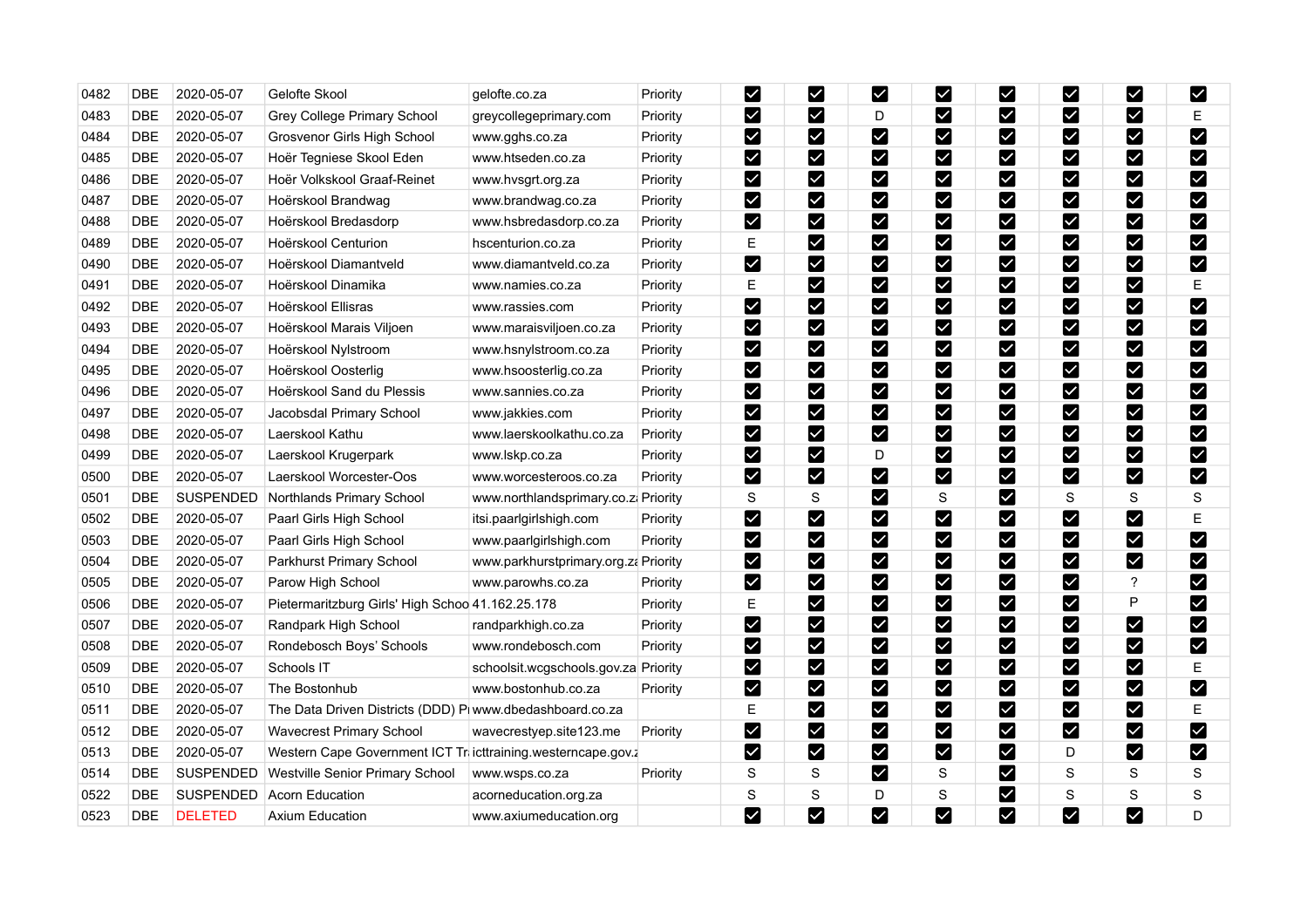| 0524 | <b>DBE</b>                | 2020-05-08 | <b>BookDash</b>                                            | www.bookdash.org            | M                       | M                         | $\blacktriangledown$  | $\vert\!\!\!\swarrow\!\!\!\!\vert$ | $\overline{\mathsf{X}}$   | $\checkmark$          | M                            | M                       |
|------|---------------------------|------------|------------------------------------------------------------|-----------------------------|-------------------------|---------------------------|-----------------------|------------------------------------|---------------------------|-----------------------|------------------------------|-------------------------|
| 0525 | <b>DBE</b>                | 2020-05-08 | Cotlands                                                   | www.playsa.org              | ☑                       | M                         | M                     | ☑                                  | $\boldsymbol{\mathsf{z}}$ | $\checkmark$          | M                            | Ø                       |
| 0527 | <b>DBE</b>                | 2020-05-08 | Funda Wande                                                | fundawande.org              | M                       | M                         | M                     | $\boldsymbol{\triangledown}$       | M                         | Ø                     | M                            | M                       |
| 0528 | <b>DBE</b>                | 2020-05-08 | FunDza                                                     | www.fundza.mobi             | $\blacktriangleright$   | M                         | $\blacktriangledown$  | ☑                                  | M                         | $\blacktriangledown$  | M                            | $\blacktriangledown$    |
| 0529 | <b>DBE</b>                | 2020-05-08 | GradesMatch                                                | www.gradesmatch.co.za       | M                       | M                         | $\blacktriangledown$  | $\boldsymbol{\triangledown}$       | $\vert\checkmark\vert$    | $\blacktriangledown$  | $\boldsymbol{\triangledown}$ | D                       |
| 0530 | <b>DBE</b>                | 2020-05-08 | <b>GreenShoots Education</b>                               | www.greenshootsedu.co.za    | M                       | M                         | $\blacktriangleright$ | ☑                                  | M                         | V                     | M                            | D                       |
| 0531 | <b>DBE</b>                | 2020-05-08 | Ilifa Labantwana Foundation                                | ilifalabantwana.co.za       | $\blacktriangleright$   | M                         | $\blacktriangleright$ | $\boldsymbol{\triangledown}$       | M                         | $\blacktriangleright$ | $\boldsymbol{\triangledown}$ | M                       |
| 0532 | <b>DBE</b>                | 2020-05-08 | <b>ITEC</b>                                                | www.itec.org.za             | $\overline{\mathbf{z}}$ | M                         | $\blacktriangledown$  | ☑                                  | M                         | $\blacktriangledown$  | M                            | $\overline{\mathbf{v}}$ |
| 0533 | <b>DBE</b>                | 2020-05-08 | Mindset                                                    | www.tenfold.africa          | E                       | M                         | $\blacktriangleright$ | $\boldsymbol{\triangledown}$       | M                         | M                     | $\boldsymbol{\triangledown}$ | M                       |
| 0534 | <b>DBE</b>                | 2020-05-08 | Mindset                                                    | www.mindset.africa, learn.m | E                       | M                         | M                     | $\blacktriangleright$              | M                         | Ε                     | M                            | $\blacktriangledown$    |
| 0535 | <b>DBE</b>                | 2020-05-08 | Nal'ibali                                                  | www.nalibali.org            | Ε                       | M                         | $\blacktriangledown$  | ☑                                  | M                         | M                     | M                            | D                       |
| 0536 | <b>DBE</b>                | 2020-05-08 | Nal'ibali                                                  | www.nalibali.mobi           | M                       | $\boldsymbol{\mathsf{z}}$ | $\blacktriangledown$  | Y                                  | $\blacktriangledown$      | $\blacktriangleright$ | M                            | D                       |
| 0537 | $\overline{\text{DBE}}$   | 2020-05-08 | Northern Cape Department of Edu hrms.ncedu.gov.za          |                             | $\blacktriangledown$    | M                         | $\blacktriangledown$  | M                                  | $\blacktriangledown$      | $\blacktriangledown$  | M                            | Е                       |
| 0538 | <b>DBE</b>                | 2020-05-08 | <b>READ Educational Trust</b>                              | www.read.org.za             | Ε                       | M                         | $\blacktriangleright$ | $\boldsymbol{\triangledown}$       | M                         | $\blacktriangleright$ | M                            | D                       |
| 0539 | <b>DBE</b>                | 2020-05-08 | SAIDE OER Africa                                           | oerafrica.org               | $\blacktriangledown$    | M                         | $\blacktriangleright$ | $\blacktriangleright$              | M                         | $\blacktriangledown$  | $\blacktriangleright$        | $\blacktriangledown$    |
| 0540 | <b>DBE</b>                | 2020-05-08 | SAIDE Siyaphumelela                                        | siyaphumelela.org.za        | $\blacktriangleright$   | M                         | $\blacktriangledown$  | $\blacktriangledown$               | $\blacktriangledown$      | $\blacktriangledown$  | M                            | $\blacktriangledown$    |
| 0541 | <b>DBE</b>                | 2020-05-08 | SchoolNet South Africa                                     | www.schoolnet.org.za        | $\blacktriangleright$   | M                         | $\blacktriangleright$ | $\blacktriangleright$              | M                         | $\checkmark$          | M                            | $\blacktriangledown$    |
| 0542 | <b>DBE</b>                | 2020-05-08 | Shine Literacy                                             | www.shineliteracy.org.za    | M                       | M                         | $\blacktriangleright$ | $\boldsymbol{\triangledown}$       | M                         | M                     | M                            | M                       |
| 0543 | $\overline{\mathsf{DBE}}$ | 2020-05-08 | Sign Language Education and Dev www.sled.org.za            |                             | M                       | M                         | $\blacktriangleright$ | $\blacktriangleright$              | M                         | $\blacktriangleright$ | M                            | $\blacktriangledown$    |
| 0544 | <b>DBE</b>                | 2020-05-08 | Siyavula Grade 7-9 Workbooks                               | www.mstworkbooks.co.za      | M                       | M                         | $\blacktriangledown$  | ⊻                                  | $\boxed{\checkmark}$      | $\blacktriangledown$  | M                            | M                       |
| 0545 | DBE                       | 2020-05-08 | Siyavula Technology Powered Lea www.siyavula.com, m.siyavu |                             | $\boldsymbol{\nabla}$   | M                         | M                     | $\boldsymbol{\triangledown}$       | ☑                         | Ø                     | M                            | $\blacktriangledown$    |
| 0546 | <b>DBE</b>                | 2020-05-08 | Siyavula Thunderbolt Kids                                  | www.thunderboltkids.co.za   | $\blacktriangledown$    | M                         | Y                     | ☑                                  | M                         | M                     | M                            | D                       |
| 0547 | DBE                       | 2020-05-08 | SmartStart                                                 | www.smartstart.org.za       | $\blacktriangledown$    | M                         | $\blacktriangleright$ | $\boldsymbol{\triangledown}$       | $\checkmark$              | D                     | M                            | $\blacktriangledown$    |
| 0548 | <b>DBE</b>                | 2020-05-08 | Thanda                                                     | thanda.org                  | M                       | M                         | M                     | ☑                                  | M                         | $\blacktriangleright$ | $\blacktriangleright$        | D                       |
| 0549 | $\overline{\mathsf{DBE}}$ | SUSPENDED  | The Click Foundation                                       | clickfoundation.co.za       | S                       | $\mathbf S$               | M                     | S                                  | M                         | ${\mathsf S}$         | S                            | S                       |
| 0550 | <b>DBE</b>                | 2020-05-08 | The Click Foundation Learning Pol clicklearning.org        |                             | $\blacktriangledown$    | M                         | $\blacktriangleright$ | $\blacktriangleright$              | $\boldsymbol{\mathsf{z}}$ | $\blacktriangleright$ | M                            | $\blacktriangledown$    |
| 0551 | <b>DBE</b>                | 2020-05-08 | The CommonGood Foundation                                  | www.commongood.org.za       | M                       | M                         | $\blacktriangleright$ | V                                  | M                         | M                     | $\blacktriangleright$        | M                       |
| 0552 | <b>DBE</b>                | 2020-05-08 | The CommonGood Foundation Sik sikunye.org.za               |                             | $\blacktriangleright$   | M                         | M                     | $\blacktriangledown$               | $\blacktriangledown$      | $\blacktriangledown$  | $\overline{\mathbf{v}}$      | $\blacktriangledown$    |
| 0553 | <b>DBE</b>                | 2020-05-08 | The OLICO Foundation                                       | olico.org                   | M                       | M                         | $\blacktriangleright$ | $\boldsymbol{\triangledown}$       | M                         | $\blacktriangleright$ | M                            | Е                       |
| 0554 | <b>DBE</b>                | 2020-05-08 | The OLICO Foundation Maths Clu mathsclubs.co.za            |                             | $\blacktriangleright$   | M                         | M                     | ☑                                  | $\blacktriangleright$     | $\blacktriangledown$  | M                            | D                       |
| 0555 | <b>DBE</b>                | 2020-05-08 | The OLICO Foundation Maths Edu learn.olico.org             |                             | V                       | M                         | $\checkmark$          | ☑                                  | $\blacktriangledown$      | $\blacktriangledown$  | M                            | D                       |
| 0556 | <b>DBE</b>                | 2020-05-08 | The Reach Trust CareUp                                     | careup.mobi                 | Е                       | M                         | $\blacktriangleright$ | $\boldsymbol{\triangledown}$       | $\blacktriangleright$     | $\checkmark$          | M                            | $\blacktriangledown$    |
| 0557 | <b>DBE</b>                | 2020-05-08 | The Reach Trust MathsUp                                    | mathsup.mobi                | E                       | M                         | $\blacktriangleright$ | ☑                                  | M                         | M                     | M                            | $\blacktriangledown$    |
| 0559 | DBE                       | 2020-05-08 | The Social Project                                         | socialproject.co.za         | $\blacktriangleright$   | M                         | $\blacktriangleright$ | $\boldsymbol{\triangledown}$       | M                         | $\blacktriangleright$ | $\boldsymbol{\triangledown}$ | $\blacktriangledown$    |
| 0560 | <b>DBE</b>                | 2020-05-08 | The Social Project School in a Box schoolinabox.co.za      |                             | ☑                       | M                         | V                     | ☑                                  | M                         | M                     | M                            | M                       |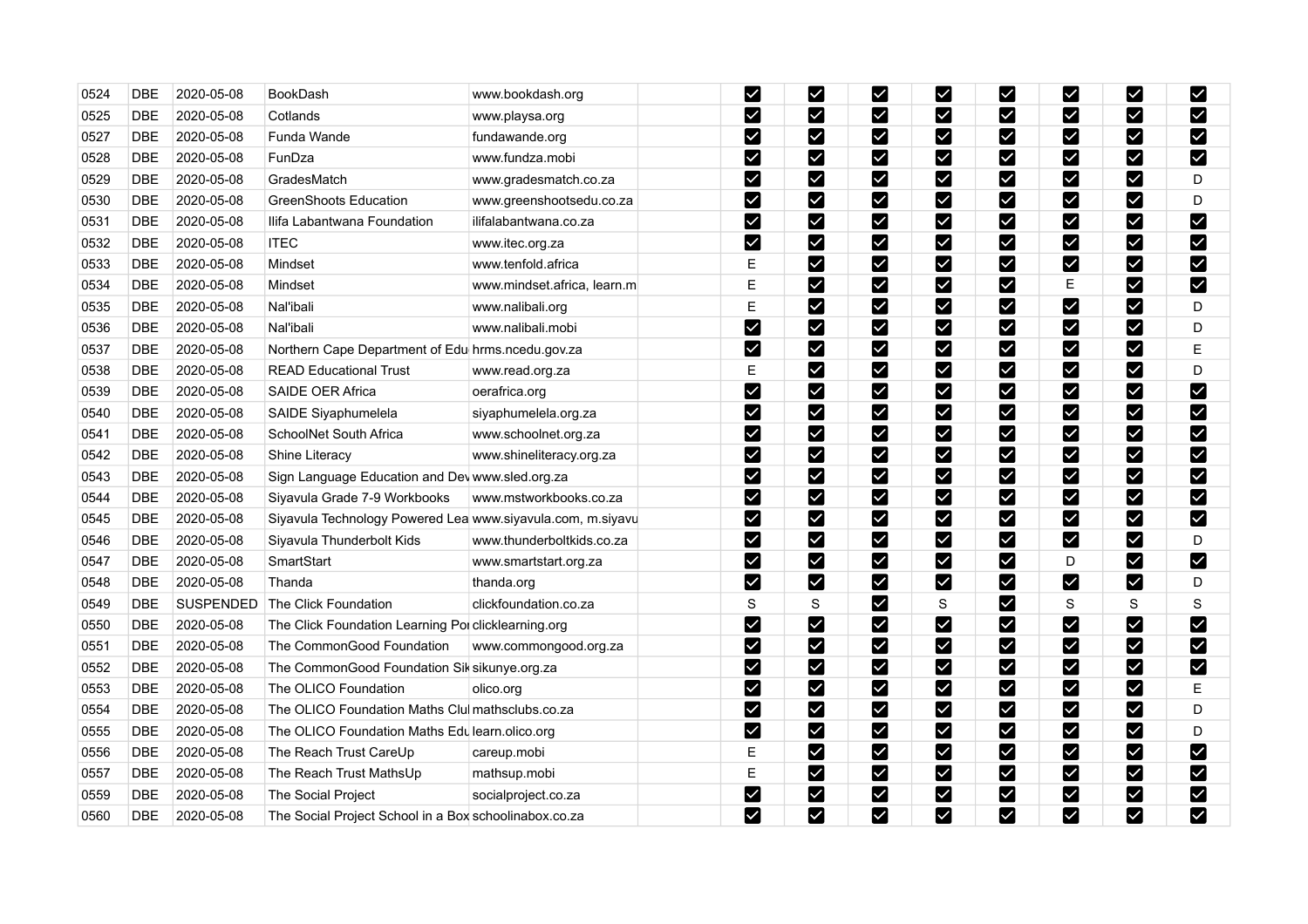| 0561 | <b>DBE</b> | 2020-05-08       | Watobe                                                 | watobe.today                |               | M                     | ☑                         | M                     | ⊻                            | $\checkmark$                 | D                       | M                     | D                    |
|------|------------|------------------|--------------------------------------------------------|-----------------------------|---------------|-----------------------|---------------------------|-----------------------|------------------------------|------------------------------|-------------------------|-----------------------|----------------------|
| 0562 | <b>DBE</b> | 2020-05-08       | Watobe                                                 | appserver1.watobe.com       |               | $\blacktriangledown$  | M                         | $\blacktriangledown$  | M                            | ☑                            | D                       | M                     | D                    |
| 0563 | <b>DBE</b> | 2020-05-08       | WordWorks                                              | www.wordworks.org.za        |               | M                     | M                         | Ø                     | Ø                            | $\blacktriangledown$         | V                       | M                     | D                    |
| 0564 | <b>DBE</b> | 2020-05-08       | WordWorks Home Literacy                                | wwhomeliteracy.org.za       |               | $\blacktriangleright$ | M                         | M                     | M                            | M                            | Y                       | M                     | $\blacktriangledown$ |
| 0759 | <b>DBE</b> | 2020-05-12       | Charlo Primary School                                  | www.charlo.co.za            | Priority      | P                     | M                         | M                     | $\sqrt{}$                    | $\blacktriangledown$         | $\blacktriangledown$    | $\blacktriangleright$ | $\blacktriangledown$ |
| 0761 | <b>DBE</b> | 2020-05-12       | Cotlands                                               | cotlands.org                |               | $\blacktriangleright$ | M                         | M                     | M                            | $\boldsymbol{\triangledown}$ | M                       | M                     | $\blacktriangledown$ |
| 0762 | <b>DBE</b> | <b>SUSPENDED</b> | Danville Park Girls' High School                       | www.danville.co.za          | Priority      | $\mathbf S$           | $\rm S$                   | M                     | S                            | Y                            | S                       | S                     | S                    |
| 0763 | DBE        | 2020-05-12       | De Kuilen Primary School                               | dkps.org.za                 | Priority      | $\blacktriangleright$ | M                         | $\blacktriangleright$ | M                            | $\blacktriangledown$         | $\blacktriangledown$    | $\blacktriangleright$ | $\blacktriangledown$ |
| 0764 | <b>DBE</b> | 2020-05-12       | Dunamis Christian School                               | dcschool.org.za             | Priority      | $\blacktriangledown$  | M                         | V                     | ⊻                            | Ø                            | $\checkmark$            | M                     | M                    |
| 0765 | <b>DBE</b> | 2020-05-12       | Fichardpark Primêre Skool                              | www.fichies.co.za           | Priority      | M                     | M                         | V                     | M                            | $\blacktriangledown$         | M                       | M                     | M                    |
| 0766 | <b>DBE</b> | 2020-05-12       | Fulton School for the Deaf                             | www.fulton.org.za           | High priority | M                     | M                         | M                     | M                            | $\blacktriangleright$        | M                       | M                     | M                    |
| 0767 | <b>DBE</b> | 2020-05-12       | Funda Flix                                             | fundaflix.com               |               | $\blacktriangleright$ | M                         | M                     | $\boldsymbol{\triangledown}$ | $\blacktriangleright$        | D                       | M                     | M                    |
| 0768 | <b>DBE</b> | 2020-05-12       | GlenBridge Special School and Reglenbridgeschool.co.za |                             | High priority | $\blacktriangleright$ | M                         | M                     | ☑                            | M                            | V                       | M                     | $\blacktriangledown$ |
| 0769 | <b>DBE</b> | 2020-05-12       | Grassdale High School                                  | www.grassdalehigh.org.za    | Priority      | E                     | M                         | $\blacktriangledown$  | $\boldsymbol{\triangledown}$ | $\blacktriangleright$        | M                       | M                     | $\blacktriangledown$ |
| 0770 | <b>DBE</b> | 2020-05-12       | Hermanus High School                                   | www.hermanushigh.co.za      | Priority      | $\blacktriangledown$  | M                         | $\blacktriangleright$ | M                            | $\blacktriangledown$         | $\blacktriangledown$    | $\blacktriangleright$ | $\blacktriangledown$ |
| 0771 | <b>DBE</b> | 2020-05-12       | Hillcrest High School                                  | moodle.hhs.co.za            | Priority      | $\blacktriangleright$ | M                         | $\blacktriangleright$ | $\boldsymbol{\triangledown}$ | Y                            | $\blacktriangledown$    | M                     | M                    |
| 0772 | <b>DBE</b> | 2020-05-12       | Hoërskool Grabouw                                      | hsgrabouw.co.za             | Priority      | $\blacktriangledown$  | $\boldsymbol{\mathsf{z}}$ | $\blacktriangledown$  | $\blacktriangleright$        | M                            | $\checkmark$            | M                     | $\blacktriangledown$ |
| 0773 | <b>DBE</b> | 2020-05-12       | Hoërskool Noordeland                                   | noorderland.net             | Priority      | $\blacktriangleright$ | M                         | $\blacktriangledown$  | $\boldsymbol{\triangledown}$ | Ø                            | M                       | M                     | Ε                    |
| 0774 | <b>DBE</b> | 2020-05-12       | Hoërskool Piketberg                                    | piketberghs.co.za           | Priority      | P                     | M                         | M                     | M                            | M                            | M                       | M                     | $\blacktriangledown$ |
| 0775 | <b>DBE</b> | 2020-05-12       | <b>Huttenpark Primary</b>                              | www.huttenpark.co.za        | Priority      | E                     | M                         | M                     | ⊻                            | $\blacktriangledown$         | Y                       | $\blacktriangleright$ | $\blacktriangledown$ |
| 0777 | DBE        | 2020-05-12       | Jan Krielskool                                         | www.jankriel.co.za          | Priority      | $\blacktriangleright$ | M                         | M                     | $\boldsymbol{\triangledown}$ | M                            | M                       | $\blacktriangleright$ | $\blacktriangledown$ |
| 0778 | DBE        | <b>SUSPENDED</b> | Junior Tech Preparatory School                         | www.juniortech.co.za        | Priority      | S                     | S                         | M                     | S                            | ☑                            | S                       | S                     | S                    |
| 0779 | <b>DBE</b> | 2020-05-12       | Kranskop Primary School                                | kranskopprimary.co.za       | Priority      | $\blacktriangleright$ | M                         | $\blacktriangledown$  | $\boldsymbol{\triangledown}$ | Y                            | $\blacktriangledown$    | M                     | M                    |
| 0780 | <b>DBE</b> | 2020-05-12       | Laerskool Dr. Havinga                                  | www.drhavinga.co.za         | Priority      | $\blacktriangledown$  | M                         | D                     | ⊻                            | V                            | $\checkmark$            | $\blacktriangledown$  | $\blacktriangledown$ |
| 0781 | <b>DBE</b> | 2020-05-12       | Laerskool Fairland                                     | www.laerskoolfairland.co.za | Priority      | E                     | M                         | $\blacktriangleright$ | $\boldsymbol{\triangledown}$ | $\vert\mathbf{v}\vert$       | V                       | M                     | $\blacktriangledown$ |
| 0782 | <b>DBE</b> | 2020-05-12       | Laerskool Gene Louw                                    | genelouw.co.za              | Priority      | Е                     | M                         | M                     | $\boldsymbol{\triangledown}$ | M                            | M                       | M                     | M                    |
| 0783 | <b>DBE</b> | 2020-05-12       | Laerskool Kalie de Haas                                | www.kaliedehaas.co.za       | Priority      | $\blacktriangledown$  | M                         | D                     | $\boldsymbol{\triangledown}$ | M                            | M                       | $\blacktriangleright$ | $\blacktriangledown$ |
| 0785 | <b>DBE</b> | 2020-05-12       | Laerskool Totius                                       | totius.co.za                | Priority      | $\blacktriangledown$  | M                         | $\blacktriangleright$ | M                            | $\blacktriangleright$        | $\overline{\mathbf{Y}}$ | M                     | $\blacktriangledown$ |
| 0786 | <b>DBE</b> | 2020-05-12       | Laerskool van Dyk Primary                              | www.lsvandykprimary.co.za   | Priority      | M                     | M                         | M                     | Ø                            | M                            | M                       | M                     | $\blacktriangledown$ |
| 0787 | <b>DBE</b> | 2020-05-12       | Milnerton High School                                  | milnertonhigh.co.za         | Priority      | E                     | $\blacktriangleright$     | M                     | M                            | V                            | $\blacktriangledown$    | M                     | $\blacktriangledown$ |
| 0788 | <b>DBE</b> | 2020-05-12       | New Forest High School                                 | www.nfhs.co.za              | Priority      | M                     | $\blacktriangleright$     | $\blacktriangledown$  | ⊻                            | $\vee$                       | $\blacktriangledown$    | M                     | $\blacktriangledown$ |
| 0789 | <b>DBE</b> | 2020-05-12       | Paarl Boys' High School                                | paarlboyshigh.org.za        | Priority      | M                     | M                         | $\blacktriangledown$  | M                            | M                            | <u>Μ</u>                | M                     | M                    |
| 0790 | <b>DBE</b> | 2020-05-12       | Paarl Boys' Primary School                             | paarlboysp.co.za            | Priority      | $\blacktriangledown$  | M                         | D                     | ☑                            | M                            | M                       | M                     | $\blacktriangledown$ |
| 0791 | <b>DBE</b> | 2020-05-12       | Paarl Gimnasium                                        | paarlgim.co.za              | Priority      | E                     | M                         | E                     | $\boldsymbol{\triangledown}$ | $\blacktriangledown$         | M                       | M                     | $\blacktriangledown$ |
| 0792 | <b>DBE</b> | 2020-05-12       | Paarl Skool                                            | www.paarlskool.org.za       | Priority      | M                     | M                         | $\blacktriangledown$  | M                            | $\blacktriangledown$         | M                       | M                     | M                    |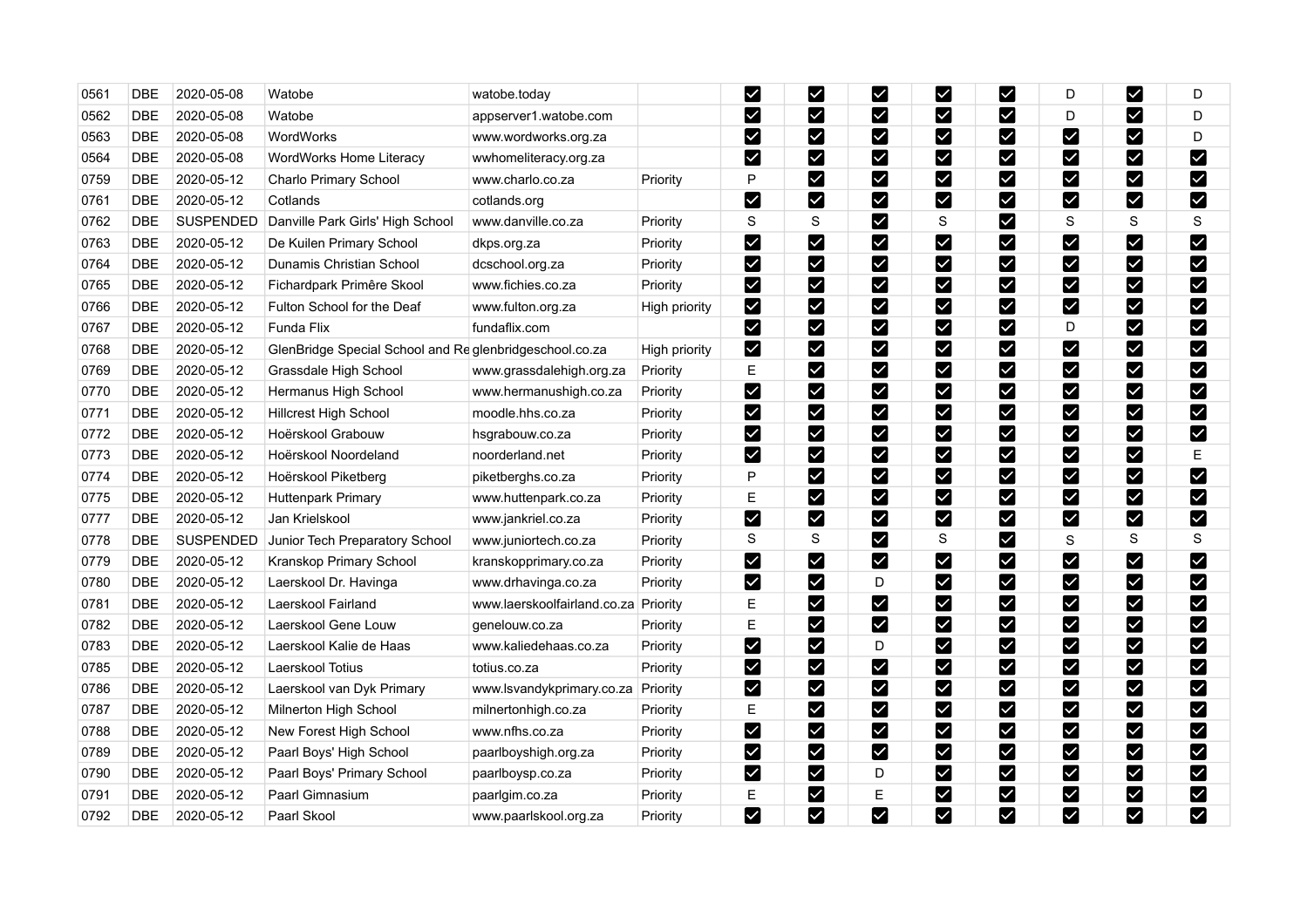| 0793 | <b>DBE</b> | 2020-05-12 | Parktown High School for Girls  | www.parktowngirls.co.za             | Priority      | $\blacktriangleright$ | $\boldsymbol{\mathsf{z}}$ | Y                     | ⊻                            | $\overline{\mathsf{X}}$   | $\checkmark$            | M                            | $\blacktriangledown$    |
|------|------------|------------|---------------------------------|-------------------------------------|---------------|-----------------------|---------------------------|-----------------------|------------------------------|---------------------------|-------------------------|------------------------------|-------------------------|
| 0794 | <b>DBE</b> | 2020-05-12 | Parow Inclusive School          | parowpps.co.za                      | High priority | Е                     | M                         | Е                     | ☑                            | $\blacktriangledown$      | $\checkmark$            | ?                            | Ø                       |
| 0795 | <b>DBE</b> | 2020-05-12 | Paul Roos Gimnasium             | www.paulroos.co.za                  | Priority      | M                     | M                         | M                     | Ø                            | $\blacktriangledown$      | M                       | Ø                            | M                       |
| 0796 | <b>DBE</b> | 2020-05-12 | PJ Olivier Art Centre           | artschool.za.net                    | Priority      | $\blacktriangledown$  | M                         | M                     | M                            | M                         | M                       | M                            | $\blacktriangledown$    |
| 0797 | <b>DBE</b> | 2020-05-12 | <b>PJ Olivier Art Centre</b>    | pjolivier.co.za                     | Priority      | $\blacktriangleright$ | M                         | M                     | $\boldsymbol{\triangledown}$ | $\boldsymbol{\mathsf{v}}$ | V                       | $\boldsymbol{\triangledown}$ | $\blacktriangledown$    |
| 0798 | <b>DBE</b> | 2020-05-12 | Portia Primary School           | portiaprimary.co.za                 | Priority      | M                     | M                         | D                     | ☑                            | $\boldsymbol{\mathsf{z}}$ | V                       | M                            | $\blacktriangledown$    |
| 0799 | DBE        | 2020-05-12 | President High School           | presidenths.co.za                   | Priority      | P                     | M                         | D                     | $\boldsymbol{\triangledown}$ | Y                         | $\blacktriangleright$   | $\blacktriangleright$        | M                       |
| 0800 | <b>DBE</b> | 2020-05-12 | Southfield Primary School       | www.southfieldprimary.com           | Priority      | P                     | M                         | D                     | M                            | ☑                         | $\blacktriangledown$    | M                            | $\overline{\mathbf{v}}$ |
| 0801 | <b>DBE</b> | 2020-05-12 | Table View High School          | tyh.co.za                           | Priority      | P                     | M                         | D                     | $\boldsymbol{\triangledown}$ | Ø                         | M                       | M                            | $\blacktriangledown$    |
| 0802 | <b>DBE</b> | SUSPENDED  | Tom Newby School                | www.tomnewbyschool.co.za Priority   |               | $\mathbf S$           | $\rm S$                   | D                     | S                            | ⊻                         | $\mathbf S$             | S                            | $\mathbf S$             |
| 0803 | <b>DBE</b> | 2020-05-12 | Umbogintwini Primary School     | myschoolwork.online                 | Priority      | $\blacktriangledown$  | M                         | V                     | M                            | M                         | Y                       | M                            | M                       |
| 0804 | <b>DBE</b> | 2020-05-12 | <b>Welgemoed Primary School</b> | welgemoedprimary.co.za              | Priority      | $\blacktriangleright$ | $\boldsymbol{\mathsf{z}}$ | $\blacktriangledown$  | $\blacktriangledown$         | $\checkmark$              | $\overline{\textbf{Y}}$ | M                            | $\blacktriangledown$    |
| 0834 | DBE        | 2020-05-14 | Abbots College                  | www.abbotts.co.za                   | Priority      | $\blacktriangledown$  | M                         | M                     | M                            | M                         | $\boldsymbol{\vee}$     | M                            | $\blacktriangledown$    |
| 0836 | DBE        | 2020-05-14 | <b>Bright Beginnings</b>        | www.brightbeginningspresch Priority |               | $\blacktriangleright$ | M                         | M                     | $\boldsymbol{\triangledown}$ | $\blacktriangleright$     | M                       | M                            | $\blacktriangledown$    |
| 0837 | <b>DBE</b> | 2020-05-14 | Crawford Schools                | www.crawfordschools.co.za Priority  |               | $\blacktriangledown$  | M                         | M                     | M                            | $\blacktriangledown$      | $\blacktriangledown$    | $\blacktriangleright$        | $\blacktriangledown$    |
| 0838 | <b>DBE</b> | 2020-05-14 | FH Odendaal Highschool          | www.fhodendaal.co.za                | Priority      | $\blacktriangleright$ | M                         | $\blacktriangledown$  | $\boldsymbol{\triangledown}$ | Y                         | $\blacktriangledown$    | M                            | $\blacktriangledown$    |
| 0839 | <b>DBE</b> | 2020-05-14 | Glenwood House                  | www.glenwoodhouse.co.za             | Priority      | M                     | M                         | $\blacktriangleright$ | $\boldsymbol{\triangledown}$ | $\blacktriangledown$      | $\checkmark$            | M                            | $\blacktriangleright$   |
| 0840 | <b>DBE</b> | 2020-05-14 | Greenwood Bay College           | www.greenwoodbaycollege.(Priority   |               | $\blacktriangleright$ | <b>M</b>                  | M                     | Ø                            | M                         | M                       | M                            | M                       |
| 0841 | <b>DBE</b> | 2020-05-14 | Hoërskool Eldoraigne            | www.hseldo.co.za                    | Priority      | $\blacktriangleright$ | M                         | M                     | M                            | $\blacktriangleright$     | M                       | M                            | $\blacktriangleright$   |
| 0842 | <b>DBE</b> | 2020-05-14 | Hoërskool Wolmaranstad          | www.hswollies.co.za                 | Priority      | M                     | M                         | M                     | M                            |                           | $\vert\mathbf{v}\vert$  | M                            | M                       |
| 0843 | DBE        | 2020-05-14 | Jong Leerling Akademie          | www.jlakademie.co.za                | Priority      | $\blacktriangleright$ | M                         | M                     | Ø                            | M                         | V                       | M                            | $\blacktriangledown$    |
| 0844 | DBE        | 2020-05-14 | Junior Colleges                 | www.juniorcolleges.co.za            | Priority      | $\blacktriangledown$  | M                         | M                     | M                            | V                         | $\blacktriangledown$    | M                            | $\blacktriangledown$    |
| 0845 | <b>DBE</b> | 2020-05-14 | Kwaggasrand                     | www.kwaggasrand.co.za               | Priority      | K                     | M                         | $\blacktriangleright$ | $\boldsymbol{\triangledown}$ | ⊻                         | $\blacktriangledown$    | M                            | M                       |
| 0846 | <b>DBE</b> | 2020-05-14 | Laerskool Die Poort             | www.poortjies.co.za                 | Priority      | $\blacktriangleright$ | M                         | $\blacktriangledown$  | ☑                            | ☑                         | $\checkmark$            | M                            | $\blacktriangledown$    |
| 0847 | DBE        | 2020-05-14 | Laerskool Rustenburg            | www.laerskoolrustenburg.co Priority |               | M                     | M                         | $\blacktriangleright$ | $\boldsymbol{\mathsf{z}}$    | V                         | M                       | M                            | $\blacktriangledown$    |
| 0848 | <b>DBE</b> | 2020-05-14 | Laerskool Tygerpoort            | www.tygies.co.za                    | Priority      | $\blacktriangledown$  | M                         | $\blacktriangleright$ | M                            | $\blacktriangledown$      | M                       | $\blacktriangleright$        | $\blacktriangledown$    |
| 0849 | <b>DBE</b> | 2020-05-14 | Maragon Schools                 | www.maragon.co.za                   | Priority      | $\blacktriangleright$ | M                         | M                     | $\boldsymbol{\triangledown}$ | M                         | M                       | $\blacktriangleright$        | M                       |
| 0850 | <b>DBE</b> | 2020-05-14 | Pecanwood College               | www.pecanwoodcollege.co.z Priority  |               | $\blacktriangledown$  | $\boldsymbol{\mathsf{z}}$ | $\blacktriangleright$ | $\boldsymbol{\triangledown}$ | M                         | $\overline{\mathbf{Y}}$ | M                            | $\blacktriangledown$    |
| 0851 | <b>DBE</b> | 2020-05-14 | <b>Pinnacle Colleges</b>        | www.pinnaclecolleges.co.za Priority |               | $\blacktriangledown$  | M                         | M                     | M                            | M                         | $\vert\mathbf{v}\vert$  | M                            | M                       |
| 0852 | <b>DBE</b> | 2020-05-14 | Southdowns College              | www.southdownscollege.co. Priority  |               | $\blacktriangleright$ | M                         | M                     | $\blacktriangledown$         | Y                         | M                       | M                            | M                       |
| 0853 | <b>DBE</b> | 2020-05-14 | Sutherland Highschool           | www.sutherlandhs.co.za              | Priority      | M                     | $\blacktriangleright$     | $\blacktriangledown$  | ⊻                            | $\vee$                    | $\blacktriangledown$    | M                            | $\blacktriangledown$    |
| 0854 | DBE        | 2020-05-14 | The Bridge School               | www.thebridgeschool.co.za           | Priority      | M                     | M                         | $\blacktriangledown$  | M                            | ⊻                         | Y                       | M                            | $\blacktriangledown$    |
| 0855 | <b>DBE</b> | 2020-05-14 | Tiny Baobabs                    | www.tinybaobabs.co.za               | Priority      | M                     | M                         | M                     | ☑                            | M                         | M                       | M                            | $\blacktriangledown$    |
| 0856 | DBE        | 2020-05-14 | <b>Tiny Minions</b>             | www.tinymions.co.za                 | Priority      | $\blacktriangleright$ | M                         | $\blacktriangledown$  | $\boldsymbol{\triangledown}$ | $\blacktriangledown$      | M                       | M                            | $\blacktriangledown$    |
| 0857 | <b>DBE</b> | 2020-05-14 | <b>Trinity House</b>            | www.trinityhouse.co.za              | Priority      | M                     | M                         | $\blacktriangledown$  | M                            | $\blacktriangledown$      | M                       | M                            | M                       |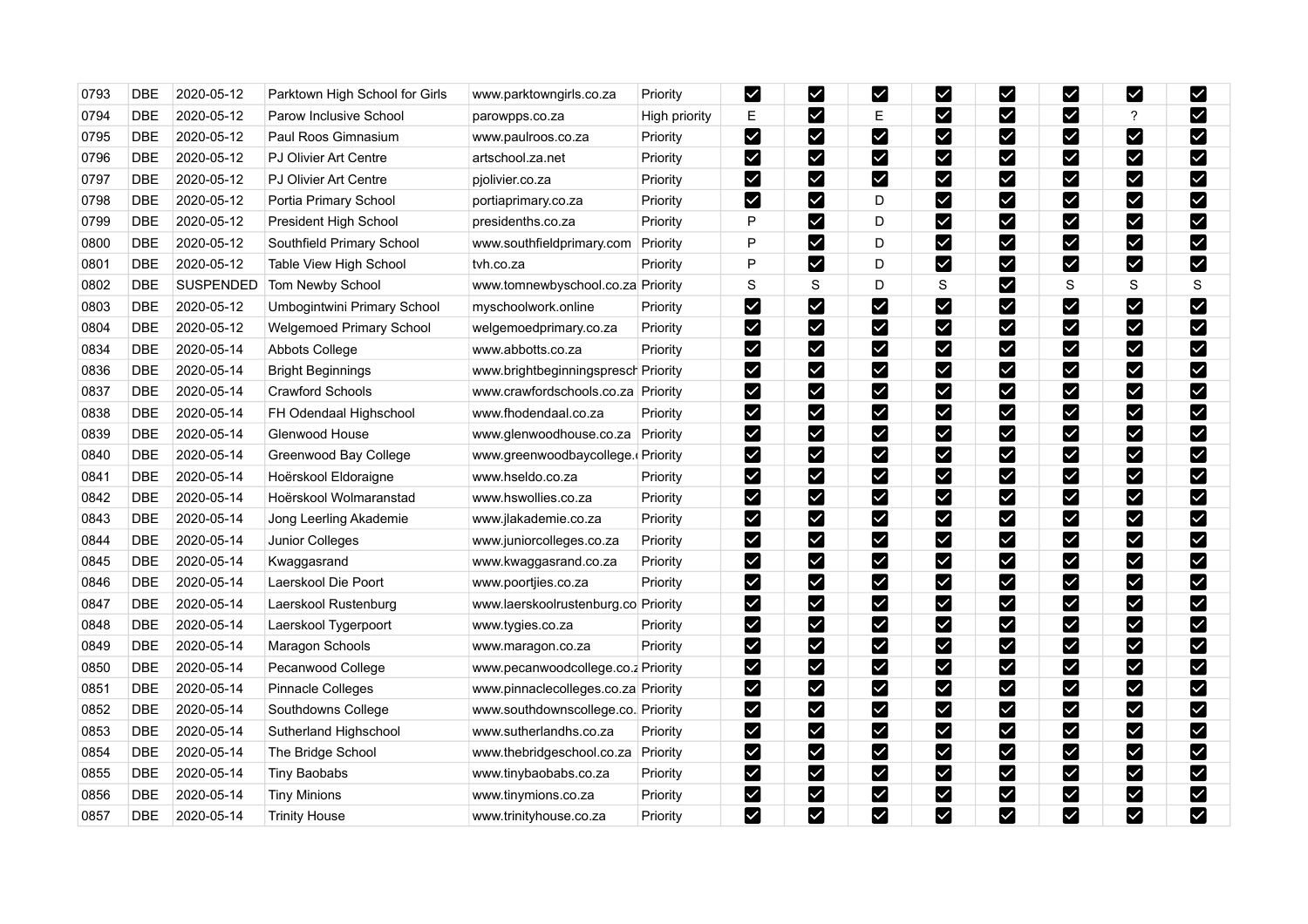| 0858 | <b>DBE</b> | 2020-05-14 | <b>Tygervalley College</b>     | www.tygervalleycollege.co.z. Priority |          | M                       | M                         | Y                     | M                            | M                         | $\checkmark$            | M                            | M                       |
|------|------------|------------|--------------------------------|---------------------------------------|----------|-------------------------|---------------------------|-----------------------|------------------------------|---------------------------|-------------------------|------------------------------|-------------------------|
| 0867 | <b>DBE</b> | 2020-05-19 | Hoërskool Lydenburg            | lydenburghs.co.za                     | Priority | M                       | M                         | M                     | ☑                            | ⊻                         | M                       | M                            | Ø                       |
| 0868 | <b>DBE</b> | 2020-05-19 | <b>Stirling High School</b>    | homework.stirlinghs.co.za             | Priority | E                       | M                         | M                     | Ø                            | M                         | M                       | M                            | $\blacktriangledown$    |
| 0869 | <b>DBE</b> | 2020-05-19 | Lenham Primary School          | www.lenhamprimary.co.za               | Priority | $\blacktriangledown$    | M                         | M                     | ⊻                            | M                         | M                       | M                            | $\blacktriangledown$    |
| 0870 | <b>DBE</b> | 2020-05-19 | School Turnaround Foundation   | www.schoolturnaroundfound Priority    |          | $\blacktriangleright$   | M                         | M                     | $\boldsymbol{\triangledown}$ | $\boldsymbol{\mathsf{v}}$ | V                       | $\boldsymbol{\triangledown}$ | $\blacktriangledown$    |
| 0871 | DBE        | 2020-05-19 | Spring Boys' High School       | itsi.sbhs.co.za                       | Priority | $\blacktriangledown$    | M                         | M                     | $\boldsymbol{\triangledown}$ | M                         | $\overline{\mathbf{v}}$ | M                            | $\blacktriangledown$    |
| 0872 | <b>DBE</b> | 2020-05-19 | Fairvale Secondary School      | www.fairvaless.co.za                  | Priority | $\blacktriangledown$    | M                         | M                     | $\boxed{\checkmark}$         | $\blacktriangledown$      | $\blacktriangledown$    | $\boldsymbol{\triangledown}$ | M                       |
| 0873 | <b>DBE</b> | 2020-05-19 | Knysna High School             | www.knysnahigh.co.za                  | Priority | $\blacktriangledown$    | $\blacktriangleright$     | $\blacktriangledown$  | ⊻                            | $\vee$                    | $\blacktriangledown$    | M                            | $\blacktriangleright$   |
| 0874 | DBE        | 2020-05-19 | Laerskool Montagu              | www.laerskoolmontagu.net              | Priority | M                       | M                         | Y                     | M                            | V                         | Y                       | M                            | $\blacktriangledown$    |
| 0875 | <b>DBE</b> | 2020-05-19 | Parow East Primary School      | www.paroweastprimary.co.za Priority   |          | Е                       | M                         | M                     | M                            | $\blacktriangleright$     | M                       | M                            | E                       |
| 0876 | <b>DBE</b> | 2020-05-19 | Qurtuba Islamic Academy        | www.myqia.co.za                       | Priority | $\blacktriangledown$    | M                         | $\blacktriangledown$  | M                            | $\blacktriangleright$     | M                       | M                            | $\blacktriangledown$    |
| 0878 | <b>DBE</b> | 2020-05-19 | Sunward Park High School       | schoollms.online                      | Priority | $\blacktriangleright$   | $\boldsymbol{\mathsf{z}}$ | $\blacktriangledown$  | $\boldsymbol{\triangledown}$ | $\blacktriangleright$     | M                       | M                            | Е                       |
| 0879 | <b>DBE</b> | 2020-05-19 | The Grove Primary School       | www.thegrove.co.za                    | Priority | $\overline{\mathbf{v}}$ | M                         | $\blacktriangledown$  | ☑                            | M                         | M                       | $\blacktriangleright$        | $\blacktriangledown$    |
| 0880 | <b>DBE</b> | 2020-05-19 | Tuskies Knysna High School     | www.tuskies.co.za                     | Priority | E                       | M                         | M                     | $\boldsymbol{\triangledown}$ | $\blacktriangleright$     | M                       | M                            | $\blacktriangledown$    |
| 0885 | <b>DBE</b> | 2020-05-25 | Whetstone Primary School       | www.whetstoneprimary.co.za Priority   |          | $\blacktriangleright$   | M                         | $\blacktriangleright$ | M                            | $\blacktriangleright$     | $\blacktriangledown$    | $\blacktriangleright$        | $\overline{\mathsf{v}}$ |
| 0886 | <b>DBE</b> | 2020-05-25 | Denneoord Primary              | www.laerskooldenneoord.co Priority    |          | $\blacktriangledown$    | M                         | $\blacktriangleright$ | Ø                            | M                         | V                       | $\blacktriangleright$        | M                       |
| 0887 | <b>DBE</b> | 2020-05-25 | Disa Primary School            | www.disaprimaryschool.co.z Priority   |          | M                       | M                         | M                     | ☑                            | M                         | $\checkmark$            | M                            | $\blacktriangleright$   |
| 0888 | DBE        | 2020-05-25 | Edgemead High School           | www.edgemeadhigh.org.za               | Priority | $\blacktriangleright$   | M                         | M                     | $\boldsymbol{\triangledown}$ | $\blacktriangledown$      | M                       | $\blacktriangleright$        | M                       |
| 0889 | <b>DBE</b> | 2020-05-25 | Hoërskool Dirkie Uys           | www.dirkieuys.co.za                   | Priority | $\blacktriangleright$   | M                         | M                     | M                            | M                         | $\overline{\mathbf{Y}}$ | M                            | $\blacktriangledown$    |
| 0890 | DBE        | 2020-05-25 | Linkside High School           | learn.linksidehs.co.za                | Priority | M                       | M                         | M                     | M                            | $\blacktriangledown$      | M                       | M                            | $\blacktriangleright$   |
| 0891 | DBE        | 2020-05-25 | Outeniqua High School          | www.outeniqua.co.za                   | Priority | $\blacktriangleright$   | M                         | M                     | M                            | M                         | V                       | M                            | $\blacktriangledown$    |
| 0892 | <b>DBE</b> | 2020-05-25 | Scottburgh High School         | www.scottburghhigh.co.za              | Priority | $\blacktriangledown$    | M                         | M                     | M                            | V                         | M                       | M                            | M                       |
| 0893 | DBE        | 2020-05-25 | Pinelands North Primary School | www.pnps.co.za                        | Priority | $\blacktriangledown$    | M                         | $\blacktriangleright$ | $\boldsymbol{\triangledown}$ | V                         | $\blacktriangledown$    | M                            | $\blacktriangleright$   |
| 0894 | DBE        | 2020-05-25 | Hoërskool Tygerberg            | www.hstygerberg.co.za                 | Priority | $\blacktriangleright$   | M                         | $\blacktriangledown$  | M                            | M                         | $\checkmark$            | $\blacktriangleright$        | $\blacktriangledown$    |
| 0895 | <b>DBE</b> | 2020-05-25 | Westview Port Elizabeth School | westviewpe.co.za                      | Priority | M                       | M                         | Ø                     | Ø                            | M                         | V                       | M                            | M                       |
| 0896 | DBE        | 2020-05-25 | <b>Treverton School</b>        | www.treverton.co.za                   | Priority | $\blacktriangleright$   | M                         | $\blacktriangleright$ | M                            | $\blacktriangledown$      | Y                       | M                            | $\blacktriangledown$    |
| 0897 | <b>DBE</b> | 2020-05-25 | Sunlands Primary School        | www.sunlands.co.za                    | Priority | $\blacktriangleright$   | M                         | M                     | K                            | M                         | Y                       | M                            | M                       |
| 0898 | <b>DBE</b> | 2020-05-25 | Manor Gardens Primary School   | www.mgps.co.za                        | Priority | $\blacktriangledown$    | $\boldsymbol{\mathsf{z}}$ | $\blacktriangledown$  | $\blacktriangleright$        | M                         | $\overline{\mathbf{Y}}$ | M                            | M                       |
| 0899 | DBE        | 2020-05-25 | Laerskool Bergland             | www.laerskoolbergland.co.zi Priority  |          | $\blacktriangledown$    | M                         | M                     | M                            | M                         | M                       | M                            | $\blacktriangledown$    |
| 0900 | <b>DBE</b> | 2020-05-25 | Glenwood Prep School           | www.glenwoodprep.co.za                | Priority | $\blacktriangleright$   | M                         | M                     | M                            | Y                         | M                       | M                            | M                       |
| 0901 | <b>DBE</b> | 2020-05-25 | Laerskool Danie Malan          | daniemalan.co.za                      | Priority | E                       | $\blacktriangleright$     | $\blacktriangledown$  | $\blacktriangleright$        | $\vee$                    | Y                       | M                            | $\blacktriangledown$    |
| 0902 | DBE        | 2020-05-25 | Fourways High School           | www.4ways.co.za                       | Priority | $\blacktriangleright$   | M                         | $\blacktriangledown$  | M                            | ⊻                         | M                       | M                            | $\blacktriangledown$    |
| 0903 | DBE        | 2020-05-25 | <b>SAASTE Learning Online</b>  | saastewc.co.za                        |          | $\blacktriangledown$    | M                         | M                     | ☑                            | M                         | D                       | M                            | $\blacktriangleright$   |
| 0904 | DBE        | 2020-05-25 | Droom Skool                    | 3dca-droomskool.co.za                 | Priority | $\blacktriangleright$   | M                         | $\blacktriangledown$  | $\boldsymbol{\triangledown}$ | $\blacktriangledown$      | M                       | M                            | $\blacktriangledown$    |
| 0905 | <b>DBE</b> | 2020-05-25 | Hoërskool Frikkie Meyer        | www.hfm.co.za                         | Priority | M                       | M                         | $\blacktriangledown$  | M                            | $\blacktriangledown$      | M                       | M                            | $\overline{\mathsf{v}}$ |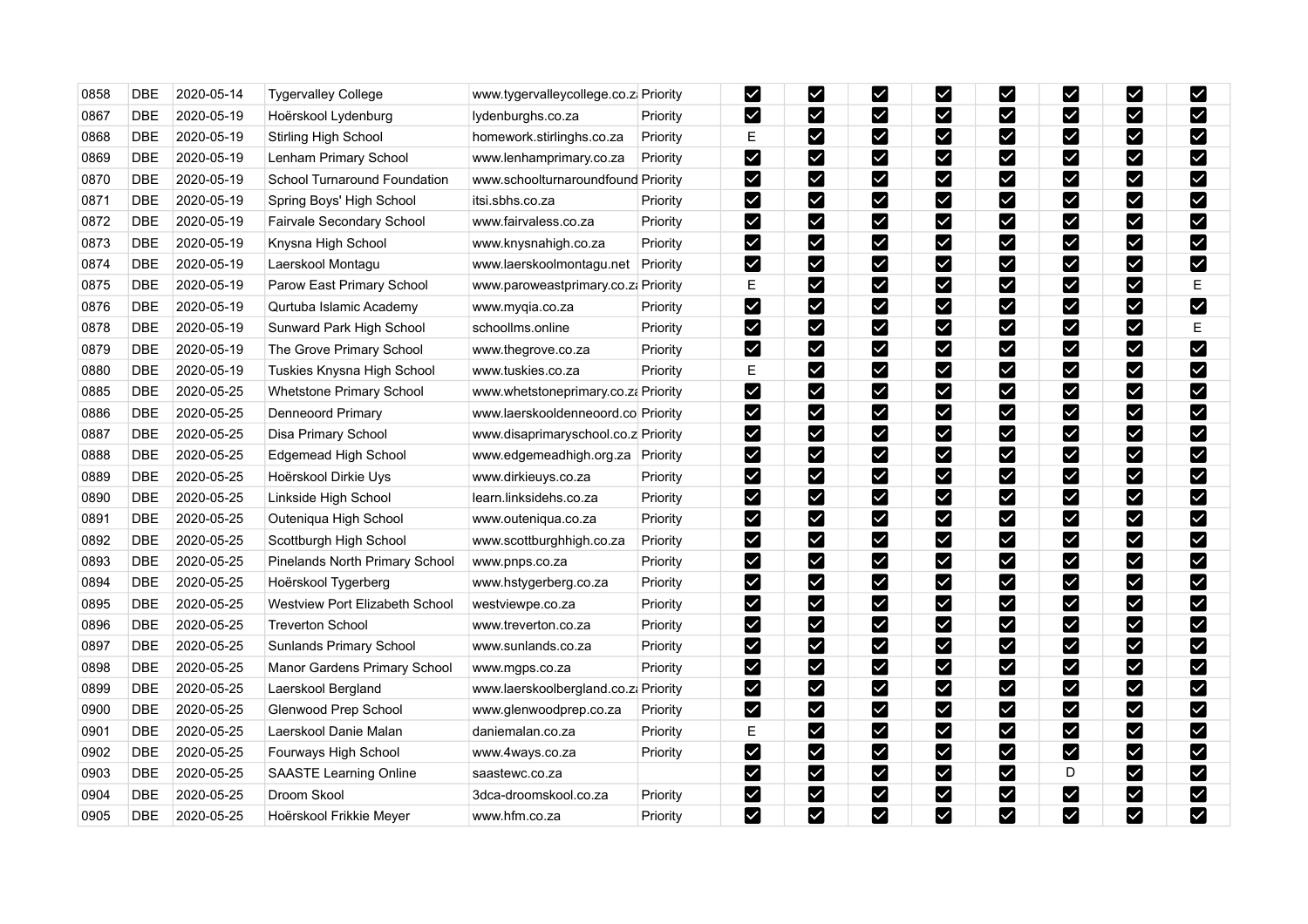| 0906 | <b>DBE</b> | 2020-05-25 | <b>Galway Primary School</b>                               | www.galwayprimary.co.za               | Priority | $\blacktriangleright$ | M                       | Z                      | $\blacktriangleright$   | ⊻                            | Ø                            | ⊻                            | M                     |
|------|------------|------------|------------------------------------------------------------|---------------------------------------|----------|-----------------------|-------------------------|------------------------|-------------------------|------------------------------|------------------------------|------------------------------|-----------------------|
| 0907 | <b>DBE</b> | 2020-05-25 | <b>Eshane Primary School</b>                               | www.eshaneprimary.co.za               | Priority | ⊻                     | M                       | $\blacktriangleright$  | M                       | M                            | ⊻                            | M                            | M                     |
| 0908 | <b>DBE</b> | 2020-05-25 | Hoërskool Transvalia                                       | www.valiakurrikulum.co.za             | Priority | M                     | M                       | Ø                      | $\blacktriangleright$   | ⊠                            | Ø                            | M                            | M                     |
| 0909 | <b>DBE</b> | 2020-05-25 | <b>GDE e-Content Platform</b>                              | gdecontent.co.za                      |          | $\blacktriangledown$  | M                       | $\blacktriangleright$  | $\overline{\mathbf{v}}$ | $\checkmark$                 | M                            | M                            | Ε                     |
| 0910 | <b>DBE</b> | 2020-05-25 | At My School                                               | www.atmyschool.co.za                  |          | M                     | M                       | Ø                      | M                       | $\boldsymbol{\triangledown}$ | D                            | $\boldsymbol{\triangledown}$ | M                     |
| 0911 | <b>DBE</b> | 2020-05-25 | Vaalrivier Skool                                           | www.vaalrivierskool.co.za             | Priority | M                     | M                       | M                      | M                       | M                            | Ø                            | $\overline{?}$               | M                     |
| 0912 | <b>DBE</b> | 2020-05-25 | Hoërskool Brandwag                                         | www.hsbrandwag.co.za                  | Priority | $\blacktriangleright$ | $\vert\mathbf{v}\vert$  | M                      | $\blacktriangleright$   | $\blacktriangledown$         | $\blacktriangledown$         | $\boldsymbol{\triangledown}$ | M                     |
| 0913 | <b>DBE</b> | 2020-05-25 | Standerton High School                                     | www.shsbakgat.co.za                   | Priority | M                     | $\overline{\mathbf{Y}}$ | $\blacktriangledown$   | $\blacktriangledown$    | $\blacktriangledown$         | M                            | M                            | M                     |
| 0914 | <b>DBE</b> | 2020-05-25 | Laerskool Elspark Moodle                                   | www.superelsies.co.za                 | Priority | M                     | M                       | $\blacktriangleright$  | $\blacktriangleright$   | $\boldsymbol{\nabla}$        | ⊻                            | <b>M</b>                     | D                     |
| 0915 | <b>DBE</b> | 2020-05-25 | Laerskool Elspark                                          | www.laerskoolelspark.co.za            | Priority | M                     | M                       | M                      | M                       | $\boldsymbol{\triangledown}$ | M                            | M                            | D                     |
| 0916 | DBE        | 2020-05-25 | Laerskool Eligwa                                           | www.eligwa.co.za                      | Priority | M                     | $\boldsymbol{\nabla}$   | M                      | $\vert\mathbf{v}\vert$  | $\vert\mathbf{v}\vert$       | V                            | M                            | D                     |
| 0917 | <b>DBE</b> | 2020-05-25 | Laerskool Calvinia                                         | calvinialaerskool.co.za               | Priority | $\blacktriangleright$ | M                       | $\blacktriangleright$  | $\blacktriangleright$   | $\blacktriangleright$        | $\blacktriangleright$        | $\blacktriangleright$        | $\blacktriangledown$  |
| 0918 | <b>DBE</b> | 2020-05-25 | Uitenhage High School                                      | uitenhagehigh.co.za                   | Priority | M                     | M                       | $\blacktriangleright$  | $\blacktriangleright$   | $\boldsymbol{\nabla}$        | $\boldsymbol{\triangledown}$ | M                            | $\blacktriangleright$ |
| 0919 | DBE        | 2020-05-25 | National Education Collaboration Tnect.org.za              |                                       | Priority | $\blacktriangleright$ | M                       | $\blacktriangleright$  | $\blacktriangleright$   | $\blacktriangledown$         | D                            | $\blacktriangleright$        | M                     |
| 0920 | <b>DBE</b> | 2020-05-25 | Curro Myhub                                                | myhub.curro.co.za                     |          | M                     | $\blacktriangleright$   | M                      | $\blacktriangleright$   | $\overline{\mathbf{Y}}$      | $\blacktriangledown$         | M                            | M                     |
| 0921 | <b>DBE</b> | 2020-05-25 | Scottsville Primary School                                 | www.scottsvilleschool.co.za Priority  |          | M                     | M                       | $\blacktriangledown$   | $\blacktriangleright$   | $\vert\mathbf{v}\vert$       | M                            | Ø                            | M                     |
| 0922 | DBE        | 2020-05-25 | <b>Techfolk</b>                                            | teachfolk.com                         |          | M                     | M                       | $\blacktriangledown$   | M                       | M                            | D                            | M                            | M                     |
| 0923 | DBE        | 2020-05-25 | Syafunda Digital Library                                   | syafunda.net                          |          | M                     | M                       | $\blacktriangleright$  | $\blacktriangleright$   | $\boldsymbol{\triangledown}$ | D                            | D                            | M                     |
| 0926 | <b>DBE</b> | 2020-06-01 | Clarendon Primary School Moodle moodle.clarendonps.co.za   |                                       | Priority | M                     | M                       | D                      | ☑                       | $\blacktriangledown$         | M                            | M                            | M                     |
| 0927 | <b>DBE</b> | 2020-06-01 | Dam Technical College                                      | www.damtraining.co.za                 | Priority | M                     | M                       | M                      | $\blacktriangleright$   | $\boldsymbol{\triangledown}$ | Ø                            | M                            | M                     |
| 0928 | DBE        | 2020-06-01 | Futurekids LMS                                             | www.futurekidslms.co.za               |          | $\mathsf E$           | M                       | M                      | M                       | M                            | M                            | M                            | $\blacktriangleright$ |
| 0929 | <b>DBE</b> | 2020-06-01 | Hoërskool Rob Ferreira                                     | www.robbies.co.za                     | Priority | M                     | M                       | M                      | M                       | $\overline{\textbf{Y}}$      | $\blacktriangledown$         | M                            | M                     |
| 0931 | <b>DBE</b> | 2020-06-01 | Holy Cross High School                                     | www.holycrosshigh.co.za               | Priority | E                     | $\vert\mathbf{v}\vert$  | $\vert\checkmark\vert$ | $\blacktriangleright$   | $\blacktriangledown$         | M                            | Ø                            | $\blacktriangledown$  |
| 0932 | DBE        | 2020-06-01 | iWhiz                                                      | home.iwhiz.co.za                      |          | $\mathsf E$           | M                       | $\blacktriangledown$   | M                       | M                            | D                            | M                            | M                     |
| 0933 | <b>DBE</b> | 2020-06-01 | Koffiefontein Combined School                              | www.koffies.co.za                     | Priority | $\blacktriangleright$ | M                       | $\blacktriangleright$  | $\blacktriangleright$   | $\blacktriangledown$         | Ø                            | M                            | M                     |
| 0934 | <b>DBE</b> | 2020-06-01 | Krugersdorp High School                                    | moodle.krugersdorphigh.co.; Priority  |          | M                     | M                       | M                      | $\overline{\mathbf{v}}$ | M                            | $\blacktriangledown$         | M                            | E                     |
| 0935 | <b>DBE</b> | 2020-06-01 | Ligbron Academy of Technology                              | www.ligbron.co.za                     | Priority | E                     | M                       | M                      | $\blacktriangleright$   | $\vert\mathbf{v}\vert$       | M                            | $\boldsymbol{\triangledown}$ | M                     |
| 0936 | <b>DBE</b> | 2020-06-01 | Ligbron Academy of Technology SI storage dimension 5.co.za |                                       | Priority | Е                     | $\blacktriangleright$   | M                      | $\blacktriangleright$   | $\boldsymbol{\vee}$          | ☑                            | $\boldsymbol{\mathcal{P}}$   | Е                     |
| 0937 | DBE        | 2020-06-01 | Ligbron e-Learning System                                  | www.ligbrononlinelearning.co Priority |          | E                     | M                       | M                      | M                       | $\vert\mathbf{v}\vert$       | M                            | M                            | M                     |
| 0938 | <b>DBE</b> | 2020-06-01 | Northern Park Primary                                      | www.npps.co.za                        | Priority | $\blacktriangledown$  | $\blacktriangleright$   | M                      | $\blacktriangleright$   | $\blacktriangledown$         | $\blacktriangleright$        | $\blacktriangleright$        | M                     |
| 0940 | <b>DBE</b> | 2020-06-01 | Westerford High School                                     | nxt.westerford.co.za                  | Priority | $\mathsf E$           | M                       | V                      | M                       | $\vert\mathbf{v}\vert$       | $\blacktriangleright$        | M                            | M                     |
| 0943 | <b>DBE</b> | 2020-06-08 | Together4usCITC                                            | together4uscitc.co.za                 |          | Е                     | M                       | $\vert\checkmark\vert$ | $\blacktriangleright$   | M                            | V                            | M                            | Е                     |
| 0944 | <b>DBE</b> | 2020-06-08 | De Kuilen High School                                      | kuiliesonline.co.za                   | Priority | M                     | M                       | $\blacktriangleright$  | M                       | Σ                            | M                            | ?                            | $\blacktriangleright$ |
| 0945 | <b>DBE</b> | 2020-06-08 | Delta Primary                                              | deltaprimary.org.za                   | Priority | $\blacktriangleright$ | M                       | M                      | $\blacktriangleright$   | M                            | M                            | M                            | $\blacktriangledown$  |
| 0946 | <b>DBE</b> | 2020-06-08 | Durban Girls High School                                   | www.dghs.co.za                        | Priority | E                     | M                       | $\blacktriangledown$   | M                       | $\blacktriangledown$         | V                            | M                            | M                     |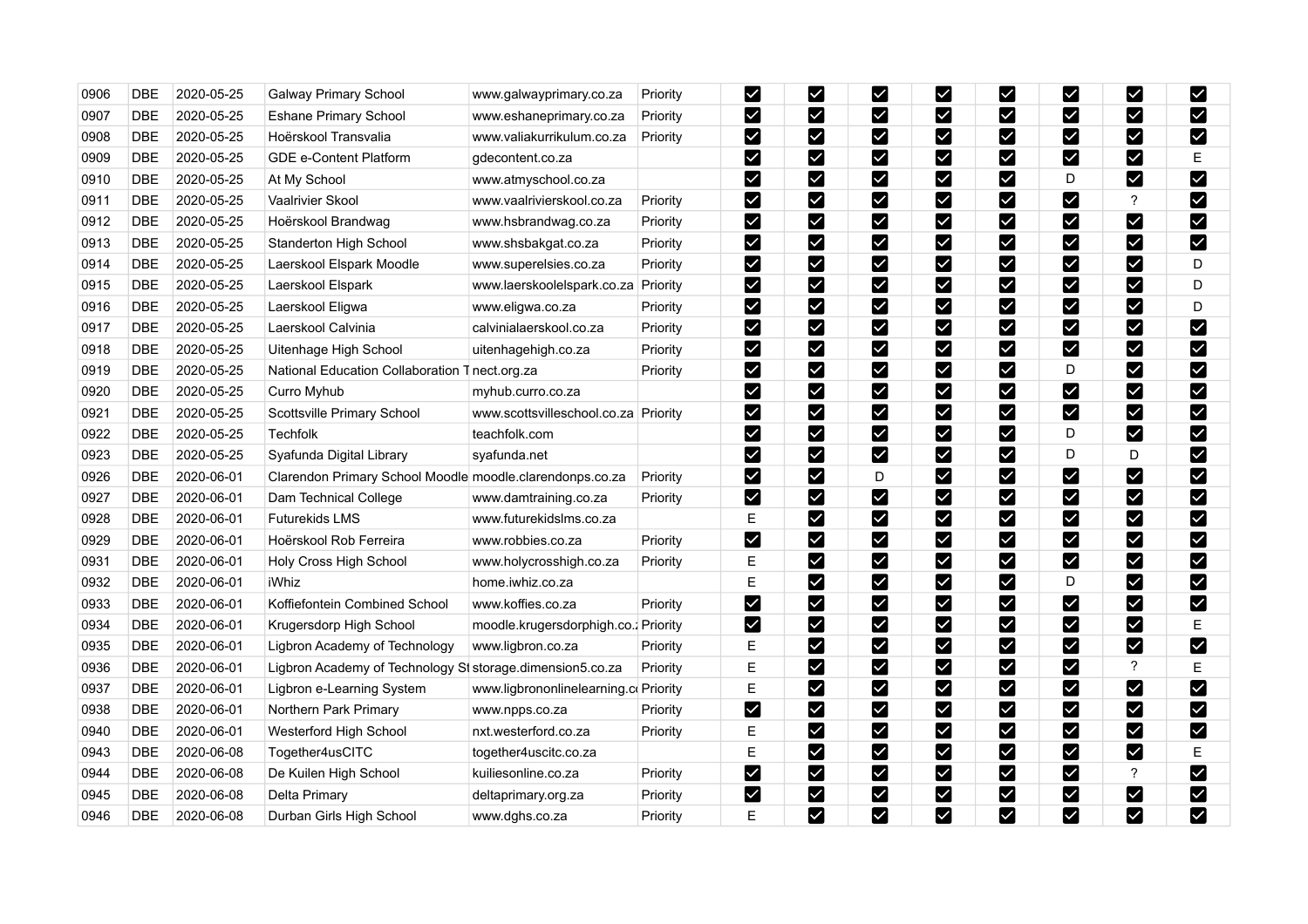| 0947 | <b>DBE</b> | 2020-06-08 | Durban High School                                       | www.durbanhighschool.co.z. Priority |          | Е                     | $\boldsymbol{\mathsf{z}}$ | Y                     | ⊻                            | $\overline{\mathsf{X}}$   | <u>Μ</u>                | M                            | $\blacktriangledown$ |
|------|------------|------------|----------------------------------------------------------|-------------------------------------|----------|-----------------------|---------------------------|-----------------------|------------------------------|---------------------------|-------------------------|------------------------------|----------------------|
| 0948 | <b>DBE</b> | 2020-06-08 | Hoërskool CR Swart                                       | hspcrswart.co.za                    | Priority | E                     | M                         | M                     | ☑                            | $\blacktriangledown$      | $\checkmark$            | M                            | Ø                    |
| 0949 | <b>DBE</b> | 2020-06-08 | Hoërskool PJ Olivier                                     | www.hspjolivier.co.za               | Priority | $\blacktriangleright$ | M                         | M                     | Ø                            | $\blacktriangledown$      | M                       | M                            | M                    |
| 0950 | <b>DBE</b> | 2020-06-08 | School in a Box                                          | 159.65.196.188                      |          | E                     | M                         | E                     | ☑                            | M                         | Ε                       | $\boldsymbol{\mathcal{P}}$   | Е                    |
| 0952 | <b>DBE</b> | 2020-06-17 | Mpumalanga Provincial e-Educatic mpdoe.teqcle.co.za      |                                     |          | $\blacktriangleright$ | M                         | M                     | M                            | M                         | V                       | $\boldsymbol{\triangledown}$ | E                    |
| 0953 | <b>DBE</b> | 2020-06-17 | Westville Girls' High School                             | notes.wghs.co.za                    | Priority | E                     | M                         | M                     | ☑                            | $\boldsymbol{\mathsf{z}}$ | V                       | M                            | $\blacktriangledown$ |
| 0954 | DBE        | 2020-06-17 | Belville Technical High School                           | www.bths.co.za                      | Priority | $\blacktriangleright$ | M                         | M                     | $\boldsymbol{\triangledown}$ | $\blacktriangledown$      | M                       | $\boldsymbol{\triangledown}$ | Ε                    |
| 0955 | <b>DBE</b> | 2020-06-17 | Upington Hoërskool                                       | upington-high.itsi.mobi             | Priority | E                     | M                         | $\blacktriangledown$  | M                            | ☑                         | $\blacktriangledown$    | M                            | M                    |
| 0957 | <b>DBE</b> | 2020-06-22 | St. Andrews Tutor website                                | tutor.sasb.co.za                    |          | E                     | M                         | $\blacktriangledown$  | M                            | M                         | $\checkmark$            | M                            | $\blacktriangledown$ |
| 0958 | DBE        | 2020-06-22 | Nelson Mandela Community Youth mandelayouthcentre.org.za |                                     |          | E                     | M                         | $\blacktriangledown$  | M                            | $\blacktriangleright$     | M                       | M                            | $\blacktriangledown$ |
| 0959 | <b>DBE</b> | 2020-06-22 | Bracken High School                                      | www.brackenhighschool.co.z          |          | E                     | M                         | $\blacktriangledown$  | M                            | M                         | Y                       | ?                            | M                    |
| 0960 | <b>DBE</b> | 2020-06-22 | Lynnwood Ridge Primary School                            | www.lrpschool.co.za                 |          | E                     | M                         | $\blacktriangledown$  | $\boldsymbol{\triangledown}$ | M                         | M                       | M                            | $\blacktriangledown$ |
| 0961 | DBE        | 2020-06-22 | Gordon Road Girls' School                                | www.grgs.co.za                      |          | $\blacktriangledown$  | M                         | M                     | M                            | M                         | $\boldsymbol{\vee}$     | $\blacktriangledown$         | D                    |
| 0962 | DBE        | 2020-06-22 | MSZora                                                   | mszora.co.za                        |          | $\blacktriangleright$ | M                         | M                     | $\boldsymbol{\triangledown}$ | $\blacktriangleright$     | M                       | M                            | $\blacktriangledown$ |
| 0963 | <b>DBE</b> | 2020-06-22 | <b>Stulting Primary School</b>                           | www.stulting.co.za                  |          | $\mathsf E$           | M                         | M                     | M                            | $\blacktriangledown$      | M                       | $\blacktriangleright$        | $\blacktriangledown$ |
| 0966 | DBE        | 2020-07-06 | Alexander Road High School                               | www.arhs.vip                        |          | $\blacktriangleright$ | M                         | $\blacktriangledown$  | $\boldsymbol{\triangledown}$ | $\blacktriangleright$     | M                       | M                            | $\blacktriangledown$ |
| 0967 | <b>DBE</b> | 2020-07-06 | Victoria Girls' High School                              | www.vghs.co.za                      |          | E                     | M                         | $\blacktriangleright$ | M                            | $\boldsymbol{\mathsf{w}}$ | M                       | M                            | Е                    |
| 0968 | <b>DBE</b> | 2020-07-06 | Edublush Virtual Academy                                 | edublush.com                        |          | E                     | <b>M</b>                  | M                     | Ø                            | $\vert\mathbf{v}\vert$    | D                       | M                            | M                    |
| 0969 | <b>DBE</b> | 2020-07-06 | Hoërskool Grens                                          | www.grens.co.za                     |          | E                     | M                         | M                     | M                            | $\blacktriangleright$     | D                       | $\boldsymbol{\mathcal{P}}$   | $\blacktriangledown$ |
| 0970 | <b>DBE</b> | 2020-07-06 | Laerskool Nelspruit                                      | laerskoolnelspruit.co.za            |          | M                     | M                         | M                     | M                            |                           | $\vert\mathbf{v}\vert$  | M                            | $\blacktriangledown$ |
| 0972 | DBE        | 2020-07-06 | Laerskool Nelspruit LMS                                  | nellies-golms-live.gomobi.co        |          | $\blacktriangleright$ | M                         | M                     | M                            | M                         | V                       | M                            | D                    |
| 0973 | DBE        | 2020-07-06 | <b>Tongaat Secondary School</b>                          | www.tongaatsecondary.co.za          |          | $\blacktriangledown$  | M                         | M                     | M                            | M                         | M                       | M                            | $\blacktriangledown$ |
| 0974 | DBE        | 2020-07-06 | Laerskool Elsburg                                        | www.lselsburg.co.za                 |          | $\blacktriangleright$ | M                         | $\blacktriangleright$ | $\boldsymbol{\triangledown}$ | ⊻                         | $\blacktriangledown$    | M                            | M                    |
| 0975 | <b>DBE</b> | 2020-07-06 | Inanda Seminary                                          | www.inanda.org                      |          | $\blacktriangledown$  | M                         | $\blacktriangledown$  | ☑                            | M                         | M                       | M                            | $\blacktriangledown$ |
| 0976 | DBE        | 2020-07-06 | Laerskool Roodekrans                                     | www.roodekrans.net                  |          | M                     | M                         | $\blacktriangleright$ | $\boldsymbol{\mathsf{z}}$    | M                         | M                       | M                            | $\blacktriangledown$ |
| 0977 | <b>DBE</b> | 2020-07-06 | Khaya Kool RadioTVFilm                                   | www.khayakoolradiotvfilm.cc         |          | Е                     | M                         | $\blacktriangleright$ | M                            | $\blacktriangledown$      | D                       | M                            | $\blacktriangledown$ |
| 0978 | <b>DBE</b> | 2020-07-06 | E3 DBE                                                   | learn.ecubed-dbe.org                |          | E                     | M                         | M                     | $\boldsymbol{\triangledown}$ | M                         | M                       | $\blacktriangleright$        | M                    |
| 0979 | DBE        | 2020-07-06 | Bonnievale High School                                   | hsbonnievale.co.za                  |          | $\blacktriangledown$  | $\boldsymbol{\mathsf{z}}$ | $\blacktriangleright$ | $\blacktriangleright$        | M                         | $\overline{\mathbf{Y}}$ | M                            | $\blacktriangledown$ |
| 0980 | <b>DBE</b> | 2020-07-06 | Lebone II Moodle                                         | moodle.lebonecollege.co.za          |          | E                     | M                         | M                     | M                            | M                         | M                       | M                            | $\blacktriangledown$ |
| 0981 | <b>DBE</b> | 2020-07-06 | Aiming High Teacher Network                              | aiminghigh.aimssec.ac.za            |          | M                     | M                         | M                     | $\boldsymbol{\triangledown}$ | Y                         | M                       | M                            | D                    |
| 0982 | DBE        | 2020-07-06 | <b>AIMSSEC</b>                                           | aimssec.ac.za                       |          | M                     | $\blacktriangleright$     | V                     | $\blacktriangleright$        | $\vee$                    | $\blacktriangledown$    | M                            | $\blacktriangledown$ |
| 1006 | DBE        | 2020-07-20 | EduSams                                                  | www.edusams.com                     |          | $\blacktriangleright$ | M                         | D                     | M                            | M                         | M                       | M                            | $\blacktriangledown$ |
| 1007 | <b>DBE</b> | 2020-07-20 | Randfontein High School                                  | elearning.rhs.co.za                 |          | $\blacktriangledown$  | M                         | M                     | ☑                            | M                         | M                       | M                            | $\blacktriangledown$ |
| 1008 | DBE        | 2020-07-20 | St Mary's Primary School                                 | stmarysprimaryschool.co.za          |          | $\blacktriangleright$ | M                         | $\blacktriangledown$  | $\boldsymbol{\triangledown}$ | $\blacktriangledown$      | M                       | M                            | $\blacktriangledown$ |
| 1009 | <b>DBE</b> | 2020-07-20 | Kingsway High School                                     | Ims.kingsway.co.za                  |          | M                     | M                         | $\blacktriangledown$  | M                            | $\blacktriangledown$      | M                       | M                            | $\blacktriangledown$ |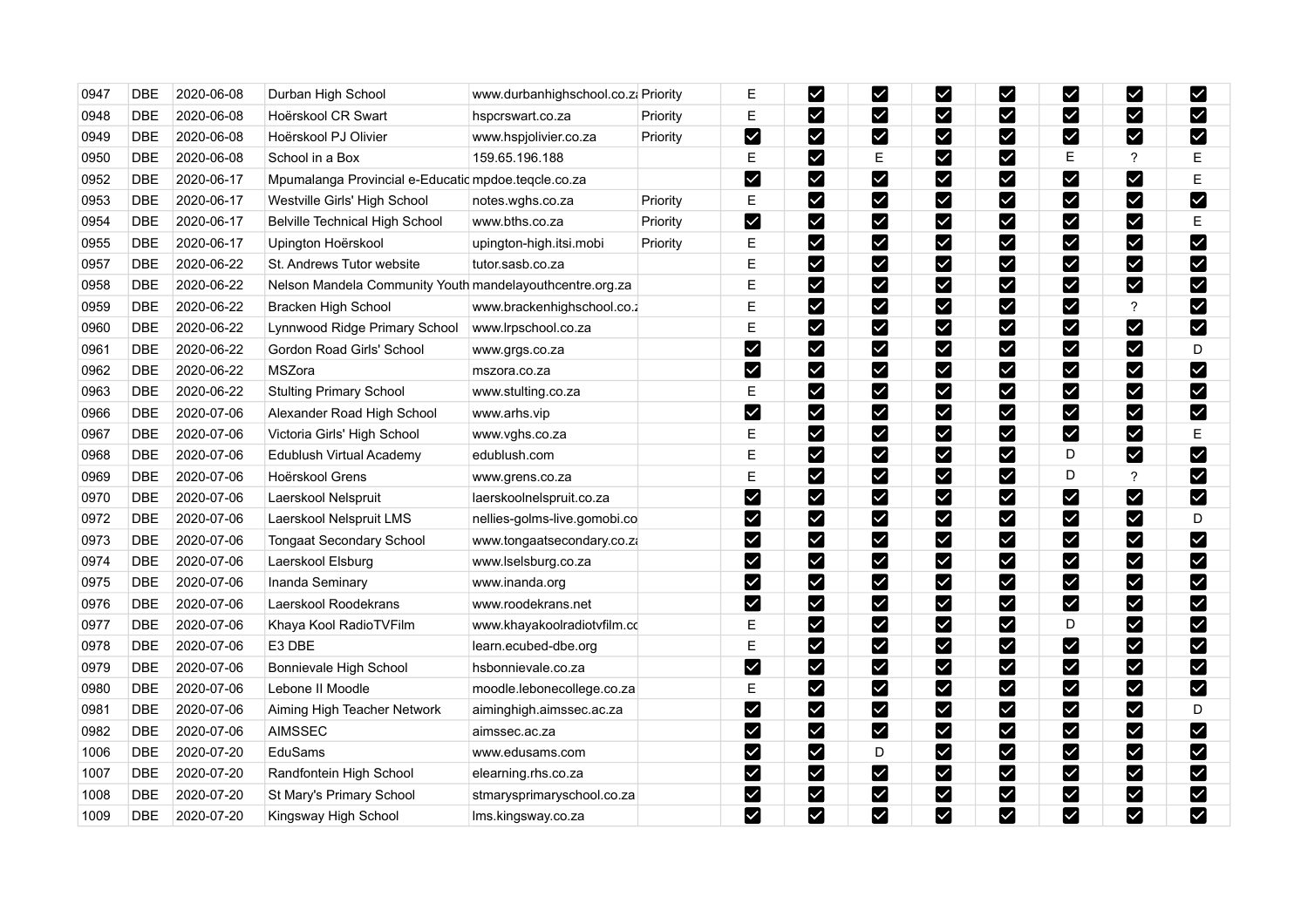| 1010 | <b>DBE</b> | 2020-07-20       | Dinwiddie High School                                            | www.dinwiddiehighschool.co              | $\blacktriangledown$  | M                         | M                     | ⊻                            | $\overline{\mathsf{X}}$   | <u>Μ</u>                | M                     | $\blacktriangledown$    |
|------|------------|------------------|------------------------------------------------------------------|-----------------------------------------|-----------------------|---------------------------|-----------------------|------------------------------|---------------------------|-------------------------|-----------------------|-------------------------|
| 1011 | <b>DBE</b> | 2020-07-20       | Wingen Heights Secondary Schoo www.whss.co.za                    |                                         | M                     | M                         | M                     | ☑                            | $\blacktriangledown$      | M                       | M                     | Ø                       |
| 1012 | <b>DBE</b> | 2020-07-20       | Professional Teacher Training in S www.trainingteachers.org.za   |                                         | $\blacktriangleright$ | M                         | M                     | M                            | M                         | M                       | M                     | $\blacktriangledown$    |
| 1013 | <b>DBE</b> | 2020-07-20       | Ukuqonda Institute Publications an www.ukuqonda.org.za           |                                         | $\blacktriangleright$ | M                         | M                     | M                            | M                         | M                       | M                     | $\blacktriangledown$    |
| 1040 | <b>DBE</b> | 2020-07-27       | <b>Excelsior High School</b>                                     | www.excelsiorhs.co.za                   | E                     | M                         | M                     | Ø                            | M                         | M                       | $\blacktriangleright$ | $\blacktriangledown$    |
| 1041 | DBE        | 2020-07-27       | Hennennman Hoërskool                                             | www.hsh.co.za                           | E                     | M                         | M                     | $\boldsymbol{\triangledown}$ | M                         | $\overline{\mathbf{v}}$ | M                     | D                       |
| 1042 | <b>DBE</b> | 2020-07-27       | Wartburg-Kirchdorf School                                        | moodle.wartburg.co.za                   | E                     | M                         | M                     | $\boldsymbol{\triangledown}$ | M                         | M                       | M                     | M                       |
| 1043 | <b>DBE</b> | 2020-07-27       | SchooliQ                                                         | schoolig.app                            | E                     | M                         | D                     | M                            | $\blacktriangleright$     | D                       | M                     | $\blacktriangledown$    |
| 1044 | <b>DBE</b> | 2020-07-27       | Harvest High School                                              | www.harvestschools.org.za               | E                     | M                         | D                     | M                            | M                         | $\vert\mathbf{v}\vert$  | M                     | D                       |
| 1045 | <b>DBE</b> | 2020-07-27       | Queensburgh Girls' High School                                   | www.qghs.co.za                          | E                     | M                         | $\blacktriangleright$ | M                            | M                         | M                       | M                     | $\blacktriangledown$    |
| 1047 | <b>DBE</b> | 2020-08-18       | Ligbron e-Learning System Confer zoom.dimension5.co.za           |                                         | E                     | M                         | Е                     | M                            | M                         | Е                       | $\overline{?}$        | $\blacktriangledown$    |
| 1048 | <b>DBE</b> | 2020-08-18       | Dr A D Lazarus Secondary School dradlsec.co.za                   |                                         | $\blacktriangleright$ | M                         | M                     | $\boldsymbol{\triangledown}$ | $\blacktriangleright$     | M                       | M                     | $\blacktriangledown$    |
| 1049 | <b>DBE</b> | 2020-08-18       | School Intelligence System Open 1 sisopen.org                    |                                         | $\blacktriangledown$  | M                         | M                     | $\blacktriangleright$        | M                         | $\blacktriangledown$    | M                     | $\blacktriangleright$   |
| 1050 | <b>DBE</b> | 2020-08-18       | Gen. Hendrick Schoeman School   www.lghsklas.co.za               |                                         | $\blacktriangleright$ | M                         | M                     | $\boldsymbol{\triangledown}$ | $\blacktriangleright$     | M                       | M                     | $\blacktriangledown$    |
| 1051 | <b>DBE</b> | 2020-08-18       | Matthew Goniwe School of Leader mgonline.mgslg.co.za             |                                         | $\blacktriangleright$ | M                         | M                     | M                            | $\blacktriangleright$     | M                       | M                     | $\blacktriangledown$    |
| 1052 | <b>DBE</b> | 2020-08-24       | Northlands Girls High School                                     | www.nghs.co.za                          | $\blacktriangleright$ | M                         | M                     | $\boldsymbol{\triangledown}$ | $\blacktriangleright$     | $\blacktriangledown$    | M                     | M                       |
| 1053 | <b>DBE</b> | 2020-08-24       | Maths and Science Blended Learn www.mathsandscience.com          |                                         | M                     | M                         | M                     | $\blacktriangleright$        | $\blacktriangleright$     | M                       | $\blacktriangleright$ | $\blacktriangledown$    |
| 1054 | <b>DBE</b> | 2020-08-24       | Online Maths and Science Tutorial www.mathsandsciencelessons.com |                                         | P                     | <b>M</b>                  | D                     | Ø                            | M                         | M                       | $\overline{?}$        | M                       |
| 1055 | <b>DBE</b> | 2020-08-24       | Esselen Heights Primary School                                   | esselenheightsprimaryschool.co.za       | $\blacktriangledown$  | M                         | M                     | M                            | $\blacktriangledown$      | M                       | M                     | $\blacktriangledown$    |
| 1056 | <b>DBE</b> | 2020-08-24       | Lawson Brown High School                                         | www.lawsonbrown.co.za                   | $\blacktriangledown$  | M                         | M                     | M                            | M                         | M                       | M                     | $\blacktriangledown$    |
| 1057 | <b>DBE</b> | 2020-08-24       | MathsGee STEM Question and An mathsgee.com                       |                                         | $\blacktriangleright$ | M                         | D                     | $\boldsymbol{\triangledown}$ | M                         | M                       | M                     | D                       |
| 1058 | DBE        | 2020-08-24       | Monyetla Bursary Project                                         | www.monyetlaproject.co.za High priority | $\blacktriangledown$  | M                         | D                     | M                            | M                         | M                       | M                     | D                       |
| 1059 | <b>DBE</b> | 2020-08-24       | Ridge Junior Primary School                                      | www.ridgejp.co.za                       | E                     | M                         | M                     | $\boldsymbol{\triangledown}$ | $\blacktriangledown$      | M                       | M                     | $\blacktriangledown$    |
| 1066 | <b>DBE</b> | <b>SUSPENDED</b> | Die Wolkskool                                                    | wolkskool.co.za                         | S                     | S                         | D                     | S                            | $\vee$                    | $\mathbf S$             | S                     | S                       |
| 1067 | <b>DBE</b> | 2020-09-08       | Zwelibanzi High School                                           | zwelibanzihigh.school-anthem.co.za      | $\blacktriangleright$ | M                         | M                     | $\blacktriangleright$        | M                         | $\blacktriangledown$    | $\blacktriangledown$  | D                       |
| 1069 | <b>DBE</b> | 2020-09-08       | Common Good Learn                                                | learn.commongood.org.za                 | $\blacktriangledown$  | M                         | M                     | $\blacktriangleright$        | M                         | M                       | M                     | $\blacktriangleright$   |
| 1070 | <b>DBE</b> | 2020-09-08       | <b>Acorn Education Schools</b>                                   | acornschools.org.za                     | $\blacktriangleright$ | M                         | D                     | $\boldsymbol{\triangledown}$ | M                         | M                       | $\blacktriangledown$  | $\blacktriangledown$    |
| 1071 | <b>DBE</b> | 2020-09-08       | CodeJIKA.com                                                     | codejika.com                            | $\blacktriangleright$ | $\boldsymbol{\mathsf{z}}$ | D                     | M                            | M                         | $\overline{\mathbf{v}}$ | P                     | $\blacktriangledown$    |
| 1072 | <b>DBE</b> | 2020-09-08       | Read to Rise Literacy NGO                                        | www.readtorise.co.za                    | M                     | M                         | D                     | M                            | M                         | $\blacktriangledown$    | K                     | D                       |
| 1073 | DBE        | 2020-09-21       | <b>Education Moving Up</b>                                       | movingup.co.za                          | $\blacktriangleright$ | M                         | D                     | M                            | $\blacktriangleright$     | M                       | M                     | $\blacktriangledown$    |
| 1074 | <b>DBE</b> | 2020-09-21       | <b>Connect Radio Curriculum</b>                                  | www.connectcurriculum.co.za             | E                     | M                         | M                     | M                            | M                         | $\blacktriangledown$    | M                     | D                       |
| 1075 | <b>DBE</b> | 2020-09-21       | President Mangope Technical High presidentmangope.org            |                                         | $\blacktriangleright$ | $\boldsymbol{\mathsf{z}}$ | $\blacktriangledown$  | $\boldsymbol{\triangledown}$ | $\boldsymbol{\mathsf{v}}$ | $\blacktriangledown$    | M                     | D                       |
| 1076 | <b>DBE</b> | 2020-09-21       | Vula Programme at Hilton College moodle.hiltoncollege.com        |                                         | M                     | M                         | M                     | ☑                            | M                         | M                       | M                     | $\blacktriangledown$    |
| 1077 | <b>DBE</b> | 2020-10-02       | Kimberley Boys' High School                                      | vqk8b65.memsys.co.za                    | $\blacktriangleright$ | M                         | M                     | Ø                            | $\blacktriangledown$      | M                       | M                     | D                       |
| 1078 | <b>DBE</b> | 2020-10-28       | School Bhelela                                                   | school.bhelela.com                      | M                     | M                         | M                     | M                            | $\blacktriangledown$      | $\blacktriangledown$    | $\blacktriangledown$  | $\overline{\mathsf{v}}$ |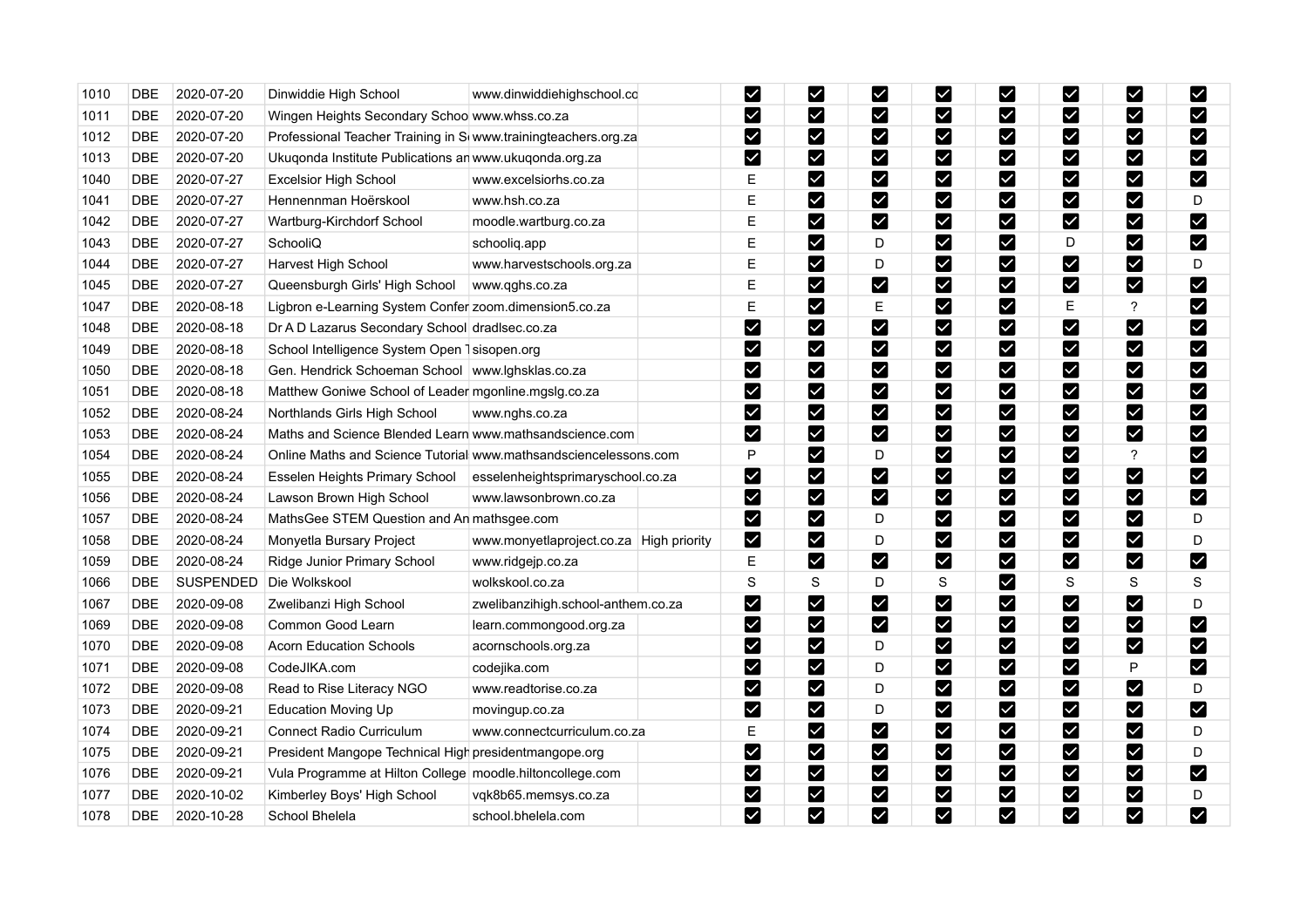| 1079 | <b>DBE</b>                | 2020-10-28 | <b>Tswelelo Primary School</b>                           | www.tswelelo.co.za             |          | $\blacktriangleright$ | $\blacktriangleright$        | D                    | M                            | ⊻                            | ⊻                            | ⊻                            | M                         |
|------|---------------------------|------------|----------------------------------------------------------|--------------------------------|----------|-----------------------|------------------------------|----------------------|------------------------------|------------------------------|------------------------------|------------------------------|---------------------------|
| 1080 | <b>DBE</b>                | 2020-10-28 | <b>Future Nation Schools Online</b>                      | online.futurenationschools.com |          | M                     | $\blacktriangleright$        | M                    | M                            | ⊻                            | ⊻                            | M                            | $\boldsymbol{\mathsf{w}}$ |
| 1081 | <b>DBE</b>                | 2020-10-28 | <b>Qualibooks Pocket Library</b>                         | www.qualibooks.co.za           |          | $\blacktriangleright$ | $\blacktriangledown$         | M                    | M                            | $\blacktriangledown$         | M                            | M                            | M                         |
| 1082 | <b>DBE</b>                | 2020-10-28 | South Africa's Showcase of our Co southafrica.co.za      |                                |          | $\blacktriangleright$ | $\overline{\textbf{Y}}$      | M                    | $\blacktriangledown$         | $\blacktriangleright$        | $\blacktriangledown$         | M                            | D                         |
| 1086 | <b>DBE</b>                | 2020-11-18 | UpSchool                                                 | moodle.upschool.co.za          |          | Ε                     | M                            | M                    | M                            | M                            | Ø                            | $\boldsymbol{\triangledown}$ | E                         |
| 1087 | $\overline{\mathsf{DBE}}$ | 2020-11-18 | The International Math Community www.timca.org           |                                |          | E                     | $\blacktriangleright$        | M                    | M                            | $\boxed{\checkmark}$         | Ø                            | M                            | D                         |
| 1088 | <b>DBE</b>                | 2020-11-18 | Career Wise                                              | careerwise.co.za               |          | M                     | $\overline{\mathsf{K}}$      | M                    | $\boldsymbol{\triangledown}$ | $\blacktriangleright$        | M                            | M                            | M                         |
| 1089 | <b>DBE</b>                | 2020-11-18 | Columbia Academy                                         | columba.org.za                 |          | E                     | $\blacktriangleright$        | V                    | $\blacktriangledown$         | $\blacktriangledown$         | M                            | M                            | M                         |
| 1090 | <b>DBE</b>                | 2020-11-18 | Parktown Boys School manageme parktownboys.ed-space.net  |                                |          | E                     | M                            | $\blacktriangledown$ | $\blacktriangleright$        | M                            | M                            | M                            | $\blacktriangledown$      |
| 1091 | <b>DBE</b>                | 2020-11-18 | SAYouth.mobi                                             | sayouth.mobi                   | Priority | M                     | M                            | M                    | M                            | V                            | Ø                            | M                            | D                         |
| 1093 | <b>DBE</b>                | 2020-12-07 | Matific Digital Maths Platform                           | static-za.matific.com          |          | M                     | M                            | M                    | M                            | M                            | M                            | P                            | $\blacktriangleright$     |
| 1094 | <b>DBE</b>                | 2020-12-07 | <b>Buffelsdale Secondary School</b>                      | buffelsdale.org.za             |          | M                     | $\blacktriangledown$         | $\blacktriangledown$ | $\blacktriangleright$        | $\blacktriangleright$        | $\blacktriangleright$        | M                            | M                         |
| 1098 | <b>DBE</b>                | 2021-01-18 | Maritime Studies South Africa                            | www.maritimesa.org             |          | M                     | $\blacktriangleright$        | M                    | M                            | $\blacktriangleright$        | $\boldsymbol{\triangledown}$ | $\boldsymbol{\mathcal{P}}$   | M                         |
| 1099 | <b>DBE</b>                | 2021-01-18 | Thanda Learn                                             | www.thandalearn.org            |          | E                     | $\blacktriangleright$        | $\blacktriangledown$ | $\blacktriangleright$        | $\blacktriangledown$         | Е                            | $\ddot{?}$                   | M                         |
| 1100 | <b>DBE</b>                | 2021-01-18 | Victoria Park High                                       | www.victoriaparkhigh.com       |          | $\blacktriangledown$  | $\blacktriangleright$        | D                    | M                            | $\blacktriangleright$        | $\blacktriangledown$         | ?                            | M                         |
| 1101 | <b>DBE</b>                | 2021-01-18 | Diveln                                                   | divein.co.za                   |          | $\blacktriangleright$ | $\blacktriangledown$         | M                    | $\blacktriangleright$        | $\blacktriangledown$         | M                            | ?                            | M                         |
| 1102 | <b>DBE</b>                | 2021-01-18 | JumpTrak Thinking Forward                                | jumptrak.co.za                 |          | E                     | $\overline{\textbf{Y}}$      | $\blacktriangledown$ | $\blacktriangleright$        | $\blacktriangleright$        | M                            | $\ddot{?}$                   | M                         |
| 1103 | <b>DBE</b>                | 2021-01-18 | JumpStart Foundation                                     | barly.co.za                    |          | E                     | $\boldsymbol{\triangledown}$ | M                    | M                            | $\boldsymbol{\triangledown}$ | M                            | $\overline{?}$               | M                         |
| 1104 | <b>DBE</b>                | 2021-01-18 | JumpStart Foundation - JumpText jumptext.co.za           |                                |          | Ε                     | $\blacktriangleright$        | $\boldsymbol{\vee}$  | $\overline{\mathbf{Y}}$      | $\blacktriangleright$        | M                            | ?                            | $\blacktriangleright$     |
| 1105 | <b>DBE</b>                | 2021-01-18 | JumpStart Foundation - NumberSe editor.jumppad.co.za     |                                |          | Ε                     | $\blacktriangledown$         | M                    | $\blacktriangledown$         | $\checkmark$                 | M                            | ?                            | M                         |
| 1106 | <b>DBE</b>                | 2021-01-18 | JumpStart Thinking Forward                               | jumpstart.org.za               |          | E                     | $\blacktriangledown$         | M                    | M                            | $\blacktriangleright$        | M                            | ?                            | $\blacktriangledown$      |
| 1107 | DBE                       | 2021-01-18 | Matthew Goniwe School of Leader Ims.mgslg.co.za          |                                |          | $\mathsf E$           | $\blacktriangleright$        | M                    | M                            | $\blacktriangleright$        | ☑                            | $\ddot{\phantom{0}}$         | $\blacktriangleright$     |
| 1108 | <b>DBE</b>                | 2021-01-25 | Money Smart Week South Africa                            | www.mswsa.co.za                |          | M                     | $\blacktriangleright$        | D                    | $\blacktriangledown$         | $\blacktriangleright$        | $\blacktriangleright$        | P                            | M                         |
| 1111 | <b>DBE</b>                | 2021-02-09 | eMpela                                                   | learn.empela.co.za             |          | $\blacktriangleright$ | $\blacktriangledown$         | M                    | M                            | $\blacktriangledown$         | M                            | $\overline{\mathbf{?}}$      | M                         |
| 1112 | <b>DBE</b>                | 2021-02-22 | Numeric LearningTools                                    | numeric.org                    |          | Е                     | $\blacktriangleright$        | $\blacktriangledown$ | M                            | $\blacktriangledown$         | M                            | P                            | D                         |
| 1113 | <b>DBE</b>                | 2021-02-22 | Zibuza                                                   | zibuza.net                     |          | Ε                     | $\boldsymbol{\nabla}$        | M                    | M                            | $\blacktriangleright$        | Ø                            | P                            | D                         |
| 1114 | <b>DBE</b>                | 2021-02-22 | Zibuza                                                   | zibuza.azurewebsites.net       |          | M                     | $\blacktriangledown$         | M                    | $\blacktriangledown$         | $\blacktriangledown$         | D                            | P                            | M                         |
| 1131 | <b>DBE</b>                | 2021-03-29 | Education Department, Kwazulu-N kznued kzndoe gov.za     |                                |          | M                     | $\blacktriangleright$        | M                    | M                            | $\blacktriangleright$        | Ø                            | ?                            | M                         |
| 1132 | <b>DBE</b>                | 2021-03-29 | Harold Cressy High School                                | cressy.co.za                   |          | $\blacktriangledown$  | M                            | M                    | $\blacktriangleright$        | M                            | M                            | ?                            | $\blacktriangleright$     |
| 1133 | <b>DBE</b>                | 2021-03-29 | Jungle Theatre Company                                   | www.jungletheatre.co.za        |          | $\blacktriangledown$  | $\blacktriangledown$         | $\blacktriangledown$ | $\blacktriangleright$        | $\blacktriangleright$        | $\blacktriangleright$        | ?                            | M                         |
| 1134 | <b>DBE</b>                | 2021-03-29 | Empangeni High School                                    | ehslearn.ehs.org.za            |          | $\blacktriangleright$ | $\blacktriangledown$         | M                    | M                            | $\blacktriangledown$         | ☑                            | ?                            | M                         |
| 1137 | <b>DBE</b>                | 2021-04-19 | Assumption Convent School mana assumptioncs.ed-space.net |                                |          | $\blacktriangleright$ | $\blacktriangledown$         | $\blacktriangledown$ | $\blacktriangleright$        | $\blacktriangledown$         | M                            | $\ddot{?}$                   | $\blacktriangledown$      |
| 1138 | <b>DBE</b>                | 2021-04-19 | Auckland Park Preparatory School apps.ed-space.net       |                                |          | M                     | $\bm \vee$                   | M                    | M                            | ⊻                            | ⊻                            | ?                            | M                         |
| 1139 | <b>DBE</b>                | 2021-04-19 | Bellavista School management sys bellavista ed-space net |                                |          | $\blacktriangleright$ | $\blacktriangledown$         | M                    | $\blacktriangleright$        | $\blacktriangledown$         | M                            | ?                            | $\blacktriangledown$      |
| 1140 | <b>DBE</b>                | 2021-04-19 | Blue Hills College management sy bluehills.ed-space.net  |                                |          | M                     | M                            | M                    | M                            | $\blacktriangledown$         | M                            | $\overline{\phantom{a}}$     | M                         |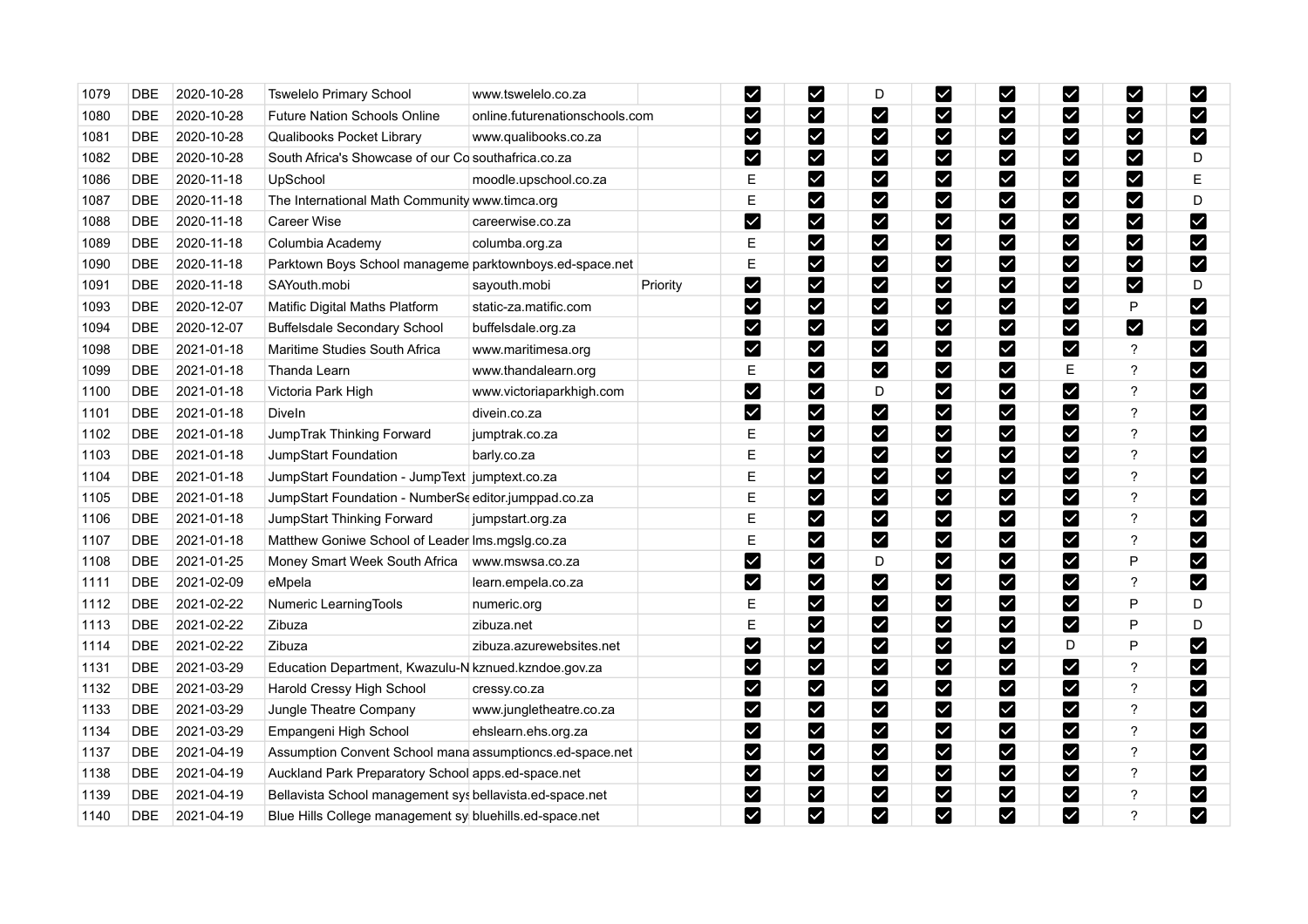| 1141 | <b>DBE</b> | 2021-04-19 | Boksburg High School manageme boksburg.ed-space.net            |                          | $\blacktriangleright$ | M                     | M                     | $\blacktriangleright$ | M                            | $\blacktriangleright$ | ?                        | M                     |
|------|------------|------------|----------------------------------------------------------------|--------------------------|-----------------------|-----------------------|-----------------------|-----------------------|------------------------------|-----------------------|--------------------------|-----------------------|
| 1142 | <b>DBE</b> | 2021-04-19 | Broadacres Academy managemen broadacres.ed-space.net           |                          | M                     | M                     | M                     | M                     | M                            | ⊻                     | ?                        | M                     |
| 1143 | <b>DBE</b> | 2021-04-19 | Cannons Creek Independent Scho cannonscreek.ed-space.net       |                          | M                     | M                     | M                     | M                     | M                            | M                     | ?                        | M                     |
| 1144 | <b>DBE</b> | 2021-04-19 | Carlswald House Preparatory Schocarlswald.ed-space.net         |                          | $\blacktriangledown$  | M                     | M                     | M                     | $\vert\mathbf{v}\vert$       | $\blacktriangledown$  | $\ddot{\phantom{0}}$     | $\blacktriangleright$ |
| 1145 | <b>DBE</b> | 2021-04-19 | Clifton Preparatory School manage cliftonprep.ed-space.net     |                          | M                     | M                     | M                     | M                     | M                            | V                     | ?                        | M                     |
| 1146 | <b>DBE</b> | 2021-04-19 | Constantia Waldorf School manage waldorfconstantia.ed-space.   |                          | M                     | M                     | $\blacktriangleright$ | M                     | $\vert\mathbf{v}\vert$       | $\blacktriangledown$  | ?                        | M                     |
| 1147 | DBE        | 2021-04-19 | Cornwall Hill College management cornwall.ed-space.net         |                          | M                     | M                     | $\blacktriangleright$ | $\blacktriangleright$ | M                            | $\blacktriangledown$  | ?                        | M                     |
| 1148 | <b>DBE</b> | 2021-04-19 | Crossroads School management s crossroadsschool.ed-space.      |                          | M                     | M                     | M                     | M                     | $\vert\mathbf{v}\vert$       | Ø                     | ?                        | M                     |
| 1149 | <b>DBE</b> | 2021-04-19 | Dainfern College management sys ed-admin.dainferncollege.co    |                          | M                     | M                     | $\blacktriangleright$ | $\blacktriangleright$ | $\boldsymbol{\nabla}$        | M                     | $\overline{?}$           | D                     |
| 1150 | DBE        | 2021-04-19 | De La Salle Holy Cross College mi delasallehcc.ed-space.net    |                          | M                     | M                     | M                     | $\blacktriangledown$  | M                            | M                     | ?                        | $\blacktriangleright$ |
| 1151 | <b>DBE</b> | 2021-04-19 | Drakensberg Boys Choir managen dbchoir.ed-space.net            |                          | M                     | M                     | M                     | M                     | M                            | ☑                     | ?                        | $\blacktriangledown$  |
| 1152 | <b>DBE</b> | 2021-04-19 | Durban Girls' College managemen dgc.ed-space.net               |                          | M                     | M                     | M                     | M                     | $\blacktriangledown$         | M                     | ?                        | $\blacktriangledown$  |
| 1153 | DBE        | 2021-04-19 | El Shaddai Christian School mana elshaddai.ed-space.net        |                          | $\blacktriangleright$ | M                     | $\blacktriangledown$  | $\blacktriangledown$  | M                            | $\blacktriangleright$ | ?                        | $\blacktriangleright$ |
| 1155 | DBE        | 2021-04-19 | Epworth Independent High School epworth.ed-space.net           |                          | M                     | M                     | M                     | M                     | M                            | M                     | ?                        | M                     |
| 1156 | <b>DBE</b> | 2021-04-19 | ESCA Wanderers management sy esca.ed-space.net                 |                          | $\blacktriangleright$ | M                     | $\blacktriangleright$ | M                     | M                            | M                     | $\overline{\mathcal{C}}$ | M                     |
| 1157 | <b>DBE</b> | 2021-04-19 | Felixton College management syst felixtoncollege.ed-space.net  |                          | $\blacktriangleright$ | M                     | M                     | $\blacktriangleright$ | M                            | M                     | $\ddot{\phantom{0}}$     | M                     |
| 1158 | <b>DBE</b> | 2021-04-19 | Fish Hoek High School manageme fishhoek.ed-space.net           |                          | M                     | M                     | M                     | M                     | M                            | $\blacktriangleright$ | ?                        | M                     |
| 1159 | <b>DBE</b> | 2021-04-19 | Future Nation School Fleurhof mar fnsfleurhof.ed-space.net     |                          | $\blacktriangleright$ | M                     | M                     | M                     | M                            | M                     | ?                        | $\blacktriangleright$ |
| 1160 | <b>DBE</b> | 2021-04-19 | Future Nation School Lyndhurst mi fnslyndhurst.ed-space.net    |                          | M                     | M                     | M                     | M                     | $\boldsymbol{\triangledown}$ | M                     | $\ddot{?}$               | M                     |
| 1161 | <b>DBE</b> | 2021-04-19 | Hatfield Christian AEE managemei hatfieldaee.ed-space.net      |                          | M                     | M                     | M                     | M                     | Ø                            | Ø                     | ?                        | $\blacktriangledown$  |
| 1162 | <b>DBE</b> | 2021-04-19 | Hatfield Christian Online School m hatfieldonline.ed-space.net |                          | M                     | M                     | M                     | M                     | M                            | M                     | ?                        | M                     |
| 1163 | DBE        | 2021-04-19 | HeronBridge College management heronbridge.ed-space.net        |                          | $\blacktriangledown$  | M                     | $\blacktriangleright$ | M                     | $\overline{\textbf{Y}}$      | V                     | ?                        | M                     |
| 1164 | <b>DBE</b> | 2021-04-19 | Holy Family College management holyfamilycollege.ed-space.r    |                          | M                     | M                     | Е                     | M                     | $\overline{\mathbf{v}}$      | Ε                     | ?                        | M                     |
| 1165 | <b>DBE</b> | 2021-04-19 | HTA Chef School management syshta.ed-space.net                 |                          | M                     | M                     | $\blacktriangleright$ | M                     | M                            | $\blacktriangledown$  | $\overline{?}$           | $\blacktriangleright$ |
| 1166 | DBE        | 2021-04-19 | Al-Falaah management system                                    | alfalaah.ed-space.net    | M                     | M                     | $\blacktriangleright$ | $\boldsymbol{\vee}$   | M                            | M                     | ?                        | $\blacktriangleright$ |
| 1167 | <b>DBE</b> | 2021-04-19 | Molteno Institute's VulaBula site                              | vulabula.co.za           | $\blacktriangledown$  | $\blacktriangleright$ | Y                     | $\blacktriangleright$ | $\overline{\mathbf{v}}$      | Ε                     | ?                        | $\blacktriangleright$ |
| 1171 | <b>DBE</b> | 2021-05-05 | Hurlyvale Aftercare Club                                       | huraft.ed-space.net      | M                     | M                     | $\blacktriangleright$ | $\blacktriangleright$ | $\vert\mathbf{v}\vert$       | M                     | ?                        | M                     |
| 1172 | DBE        | 2021-05-05 | Hurlyvale Pre-primary School                                   | hurppri.ed-space.net     | $\blacktriangledown$  | $\blacktriangleright$ | $\blacktriangledown$  | M                     | M                            | M                     | ?                        | M                     |
| 1173 | DBE        | 2021-05-05 | Hurlyvale Primary School                                       | hurpri.ed-space.net      | V                     | M                     | M                     | M                     | V                            | M                     | ?                        | M                     |
| 1174 | <b>DBE</b> | 2021-05-05 | Jeppe High School for Boys                                     | jeppe.ed-space.net       | $\blacktriangleright$ | $\blacktriangleright$ | M                     | M                     | M                            | Ø                     | $\overline{\mathcal{C}}$ | M                     |
| 1175 | <b>DBE</b> | 2021-05-05 | Jeppe High School for Girls                                    | jeppegirls.ed-space.net  | $\blacktriangledown$  | M                     | Y                     | M                     | $\vert\mathbf{v}\vert$       | M                     | $\ddot{?}$               | M                     |
| 1176 | DBE        | 2021-05-05 | Kearsney College                                               | kearsney.ed-space.net    | M                     | M                     | Ø                     | M                     | ⊠                            | M                     | ?                        | M                     |
| 1177 | <b>DBE</b> | 2021-05-05 | King Edward Preparatory School                                 | kingedprep.ed-space.net  | $\blacktriangleright$ | M                     | M                     | M                     | M                            | M                     | ?                        | $\blacktriangleright$ |
| 1178 | DBE        | 2021-05-05 | Lebone II College of the Royal Baf edadmin.lebonecollege.co.za |                          | $\blacktriangleright$ | M                     | $\blacktriangledown$  | $\blacktriangleright$ | M                            | M                     | $\ddot{\phantom{0}}$     | $\blacktriangleright$ |
| 1179 | <b>DBE</b> | 2021-05-05 | Market Photo Workshop                                          | marketphoto.ed-space.net | $\blacktriangledown$  | M                     | $\blacktriangledown$  | M                     | M                            | E                     | $\overline{?}$           | M                     |